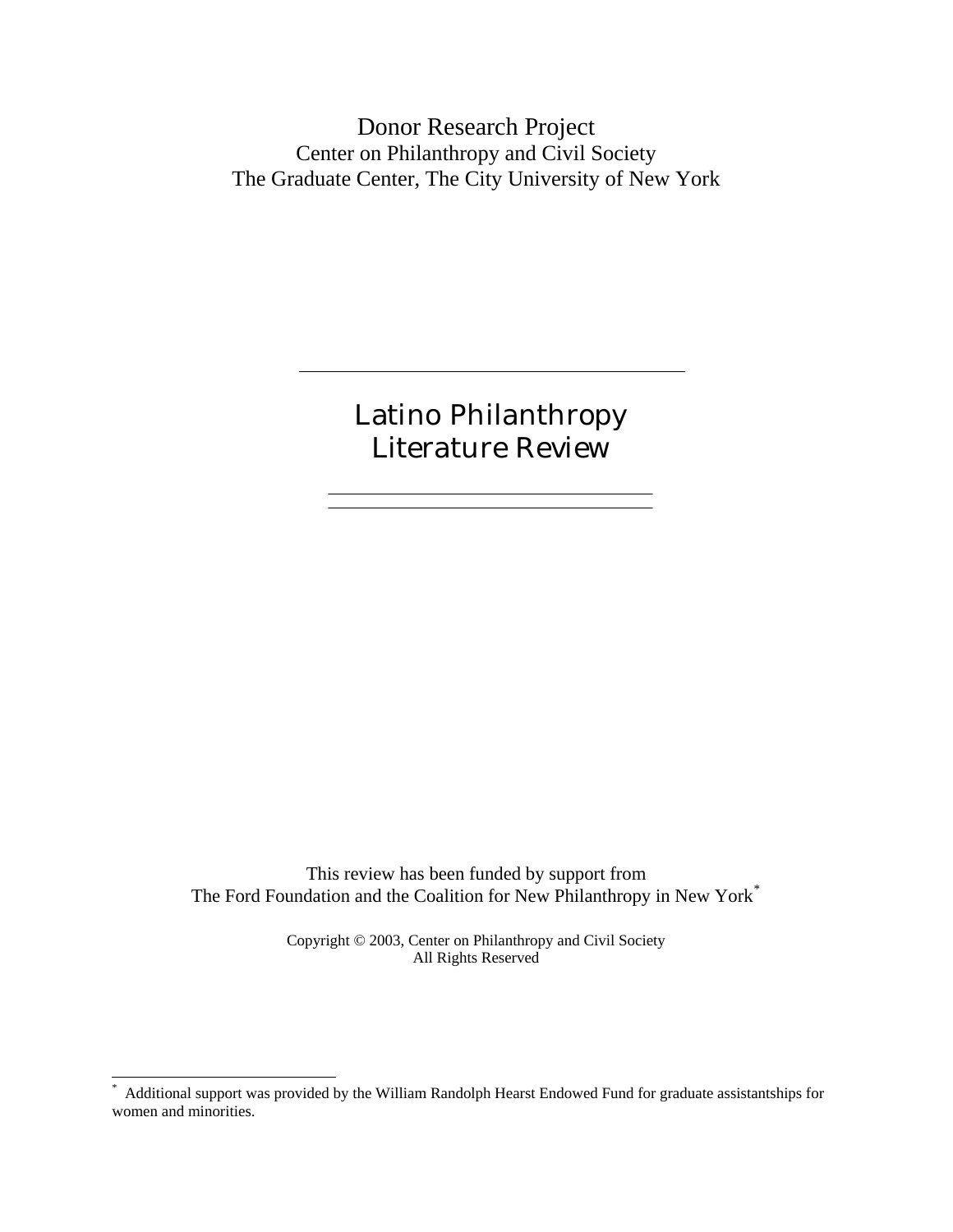# Latino Philanthropy<br>Literature Review<sup>1</sup>

<span id="page-1-0"></span><sup>&</sup>lt;sup>1</sup>The Center would like to acknowledge the contributions of the following individuals in the compilation of this document: Antoinette Pole, Eugene Miller, Felinda Mottino and John Gutierrez.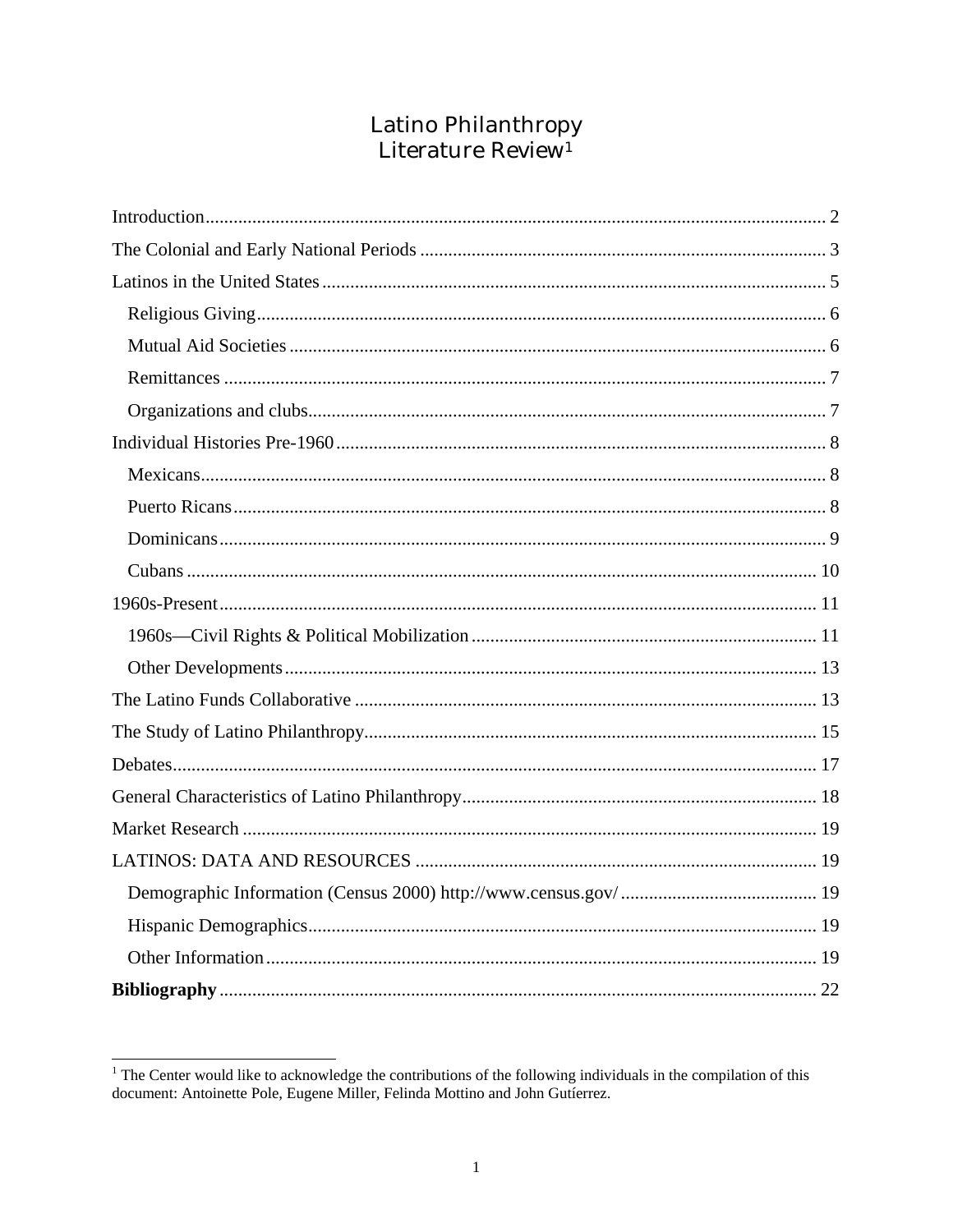#### <span id="page-2-0"></span>**Introduction**

 $\overline{a}$ 

The study of philanthropy as a field of interest in the humanities and social sciences is a comparatively new area of scholarly inquiry. The rise of social history in the 1960s—with its attendant turn away from grand political and diplomatic narratives—opened the door for historians and others to research aspects of daily life. Not surprisingly, charitable activities— whether personal or public—have provided fertile ground for historical inquiry.<sup>[2](#page-2-1)</sup>

Much of the recent work on philanthropy has focused on organizations and communities with already ample historiographical traditions. Large philanthropic institutions like the Carnegie Corporation and the Rockefeller and Ford Foundations have enjoyed substantial historical attention.<sup>[3](#page-2-2)</sup> Much the same can be said for large non-profit civil rights and service organizations like the NAACP and the Salvation Army, as well as for large religious denominations, particularly Roman Catholic, Jewish, and mainline Protestant charities.

At much the same time that studies of philanthropy began to appear, many historians and social scientists were also turning their attention to analyses of ethnic and racial minority groups. Because of the central role of slavery, abolition, and reconstruction to American history, studies of African American communities in slavery and freedom have proliferated. Today, few groups enjoy as wide a historiographical landscape as African Americans.

For the nation's other two major ethnic and racial minorities—namely, Asians and Latinos—the story has been somewhat different. Studies of Asian American communities—especially in California and New York—have only recently begun to appear. $4$  Most of the historiographical attention has focused on the histories of countries like China, Japan, Korea, and the Philippines and not on the lives of immigrants from these countries in the United States.

Much the same case holds true for Latinos.<sup>[5](#page-2-4)</sup> Beginning in the 1960s, and in response to challenges posed by the Cuban Revolution, American universities established research centers and academic departments dedicated to the study of Latin America. Today, few universities in the country do not count a historian or political scientist of Latin America among their faculty.

<span id="page-2-1"></span> $2^{2}$  Some of the more recent work to emerge on philanthropy and charity in the United States see Robert H. Bremner, American Philanthropy. (Chicago: University of Chicago Press, 1988); Ellen C. Condliffe, The Politics of Knowledge: The Carnegie Corporation, Philanthopy, and Public Policy. (Chicago: University of Chicago Press, 1995); Judith Sealander, Private Wealth and Public Life: Foundation Philanthropy and the Reshaping of American Social Policy from the Progressive Era to the New Deal. (Baltimore: Johns Hopkins University Press, 1997); Kathleen McCarthy, Women's Culture: American Philanthropy and Art, 1830-1930. (Chicago: University of Chicago Press, 1991); and Conrad Edick Wright, The Transformation of Charity in Postrevolutionary New England. (Boston: Northeastern University Press, 1992).

<span id="page-2-2"></span><sup>&</sup>lt;sup>3</sup> These large foundations have large repositories of materials that make them natural subjects of inquiry for historians and others. The Rockefeller Archives in Westchester County, New York, for example, are one of the richest deposits of primary source materials on twentieth century philanthropy in the United States.

<span id="page-2-3"></span><sup>&</sup>lt;sup>4</sup> One of the more recent of these works is Nayan Shah, Contagious Divides: Epidemics and Race in San Francisco's

<span id="page-2-4"></span>Chinatown. (Berkeley: University of California Press, 2001)<br><sup>5</sup> Please note that the terms Latino(s) and Hispanic(s) are used interchangeably in the text.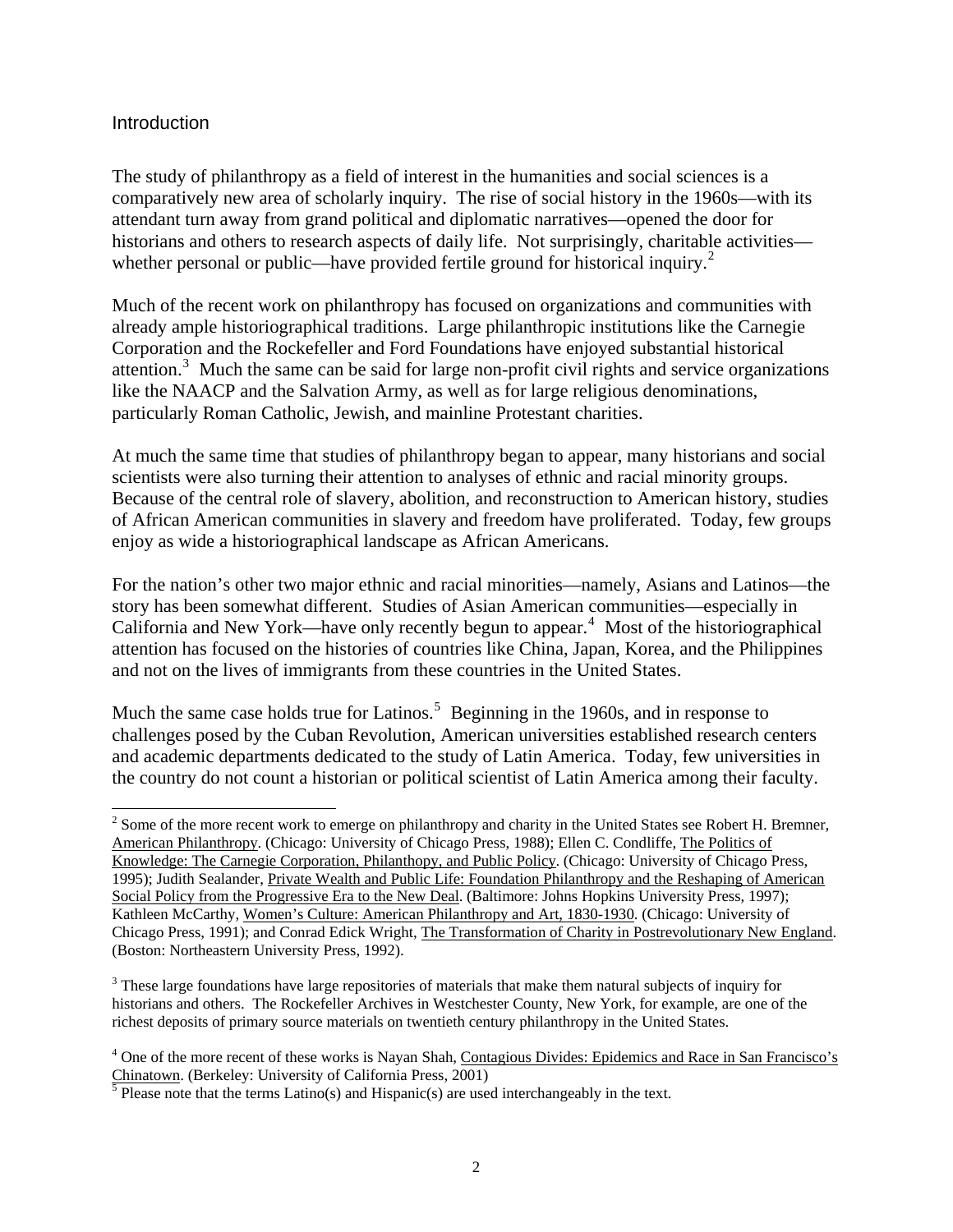<span id="page-3-0"></span>But while Latin America has become an established field of inquiry in American universities the study of Latin American immigrant groups in the United States and of Latino communities in this country is largely in an embryonic stage.<sup>[6](#page-3-1)</sup>

The lack of a wide-ranging and varied historical and social scientific assessment of Latinos in the United States has had a profound impact on our understanding of the role of philanthropy in Latino communities. Studies of individual Latino philanthropists are few and only recently are studies of Latino organizations and charitable endeavors coming to light.<sup>[7](#page-3-2)</sup>

Nevertheless, with a recent surge in research on philanthropy among communities of color in the United States, our understanding of Latino philanthropy has been enhanced. Early findings from this new body of research point to two trends: first, Latinos in the United States do not have a strong tradition of systematic or formal charitable giving and, second, Latinos lag behind other US groups in making philanthropic contributions.

This overview traces the interwoven debates and discussions that shape our perception of Latino philanthropy. While this review focuses on four Latino communities in the US— Cuban, Dominican, Mexican and Puerto Rican—the Latino community stems from the varied traditions and experiences of the peoples who claim heritage from the countries of Mexico, Central and South America and the Caribbean.

# The Colonial and Early National Periods

l

Informal charity among Latinos dates back to colonial Latin America when informal family and kin networks provided the major source of charity. It was during this period as well that the Roman Catholic Church assumed its role as the region's principle source and recipient of charity. The scope of the church's charitable endeavors was sweeping, covering everything from the controversial rural *reducciones* in modern-day Paraguay to hospitals in major urban centers.

Some of the earliest charitable institutions in Latin America were the church-affiliated *cofradías religiosas*. These lay brotherhoods—generally organized around devotion to a particular parish or saint and intended to promote Christianity among indigenous or free-black populations provided financial and legal support to members.

The church's role as social service provider made it the principle public vehicle through which individual Latin Americans engaged in charity. Wealthy Latin Americans often funded expansive building projects including churches and chapels or funded the creation of hospitals and orphanages all to be run by the secular clergy or one of the many religious orders in the

<span id="page-3-1"></span><sup>&</sup>lt;sup>6</sup> This is not to say that there have not been important strides in research on Latinos. Across the disciplines, new studies have begun to turn away from the decidedly jeremiad-like writings of the 1960s and 1970s to more local studies of particular Latino communities. For the former see for example, Rodolfo Acuña, Occupied America: The Chicano's Struggle Toward Liberation. (San Francisco: Canfield Press, 1972); Piri Thomas, Down these Mean Streets. (New York: Knopf, 1967). For newer work see Félix Matos Rodríguez and Pedro Juan Hernández, Pioneros: Puerto Ricans in New York City, 1896-1948. (New York: Arcadia, 2001) and Mario T. García, Desert Immigrants: The Mexicans of El Paso, 1880-1920. (New Haven: Yale University Press, 1982).

<span id="page-3-2"></span> $<sup>7</sup>$  See for example the recent work on NCLR, MALDEF, the American GI Forum and LULAC among others.</sup>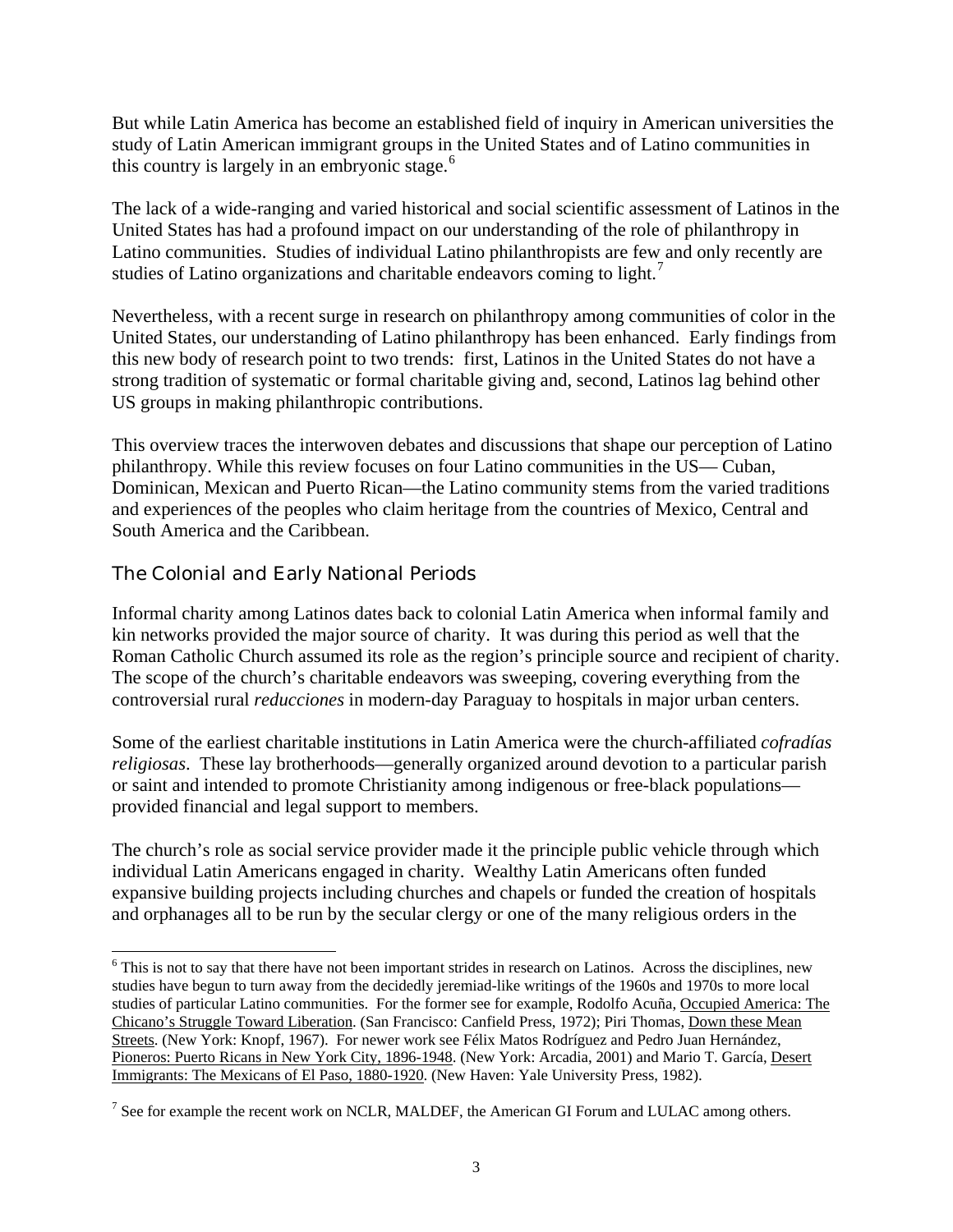Americas. As Henry Ramos has pointed out "governments and churches played a pivotal role in mitigating social inequalities in most Latin American countries. Traditionally it was these institutions that helped the poor and destitute."<sup>[8](#page-4-0)</sup>

By the eighteenth century—with the advent of Bourbon-driven reforms—charity in Latin America became more organized.<sup>[9](#page-4-1)</sup> Colonial governments from Mexico to Peru created, reformed, or expanded charitable institutions like orphanages, hospitals, and asylums. The institutions generally were staffed by religious personnel but administrative control rested with creole and peninsular leaders.

Beginning in the late 1800s, as Latin American populations began to move from rural villages to urban centers, voluntary associations emerged—usually organized by natives of one town or village—to provide monetary assistance, cushion economic hardships faced by newcomers to the city, and advocate on behalf of members with urban political leaders and employers. Associations endorsed political ideas, but emphasized cooperation, service and protection.

These organizations, called *mutualistas*, were not singular in their goals. For example, some mutualistas focused on labor issues, while others focused on civil rights. In Puerto Rico mutualistas were comprised largely of skilled workers such as cigar makers.<sup>[10](#page-4-2)</sup> Scholars such as Garcia argue that *mutualistas* were not commonplace in Mexico. "In some communities the *caudillo* (local patron) provided assistance, whereas in other places people turned to the local parishes."[11](#page-4-3) Pycior contends, however, that by 1890 over 100 *mutualista* organizations existed in Mexico, with approximately  $50,000$  members.<sup>[12](#page-4-4)</sup>

Overall, men participated more frequently than women in *mutualista* organizations, though there were some female *mutualistas*. [13](#page-4-5) For example, in Cuba women played an integral role in creating voluntary associations during the late 1800s. Women formed clubs, labor organizations and health facilities. These voluntary organizations, however, were not formally called *mutualistas* in Cuba. By 1892 women formed clubs supporting Cuban independence efforts as well as social welfare organizations like the Sociedad de Beneficencia.<sup>[14](#page-4-6)</sup> In Tampa, Florida, Cuban women were instrumental in organizing cigar workers.<sup>[15](#page-4-7)</sup>

<span id="page-4-2"></span><sup>10</sup> (Miller 1999:31).

<span id="page-4-3"></span> $11$  (Garcia 1996:158).

<span id="page-4-4"></span> $12$  (Pycior 1996).

<span id="page-4-0"></span> $\overline{a}$ 8 (Ramos 1999:149).

<span id="page-4-1"></span><sup>&</sup>lt;sup>9</sup> These reforms, enacted by the French royal family, were implemented from 1713 through 1789. Their objective was to rationalize the administration of the colonies by imposing a ministerial, more market-driven governance structure to replace the personalistic system put in place by the Spanish (Hapsburg) crown.

<span id="page-4-5"></span><sup>&</sup>lt;sup>13</sup> (Pycior 1996:1133).

<span id="page-4-6"></span> $^{14}$  (Miller 1999:37).

<span id="page-4-7"></span> $15$  (Hewitt 1987).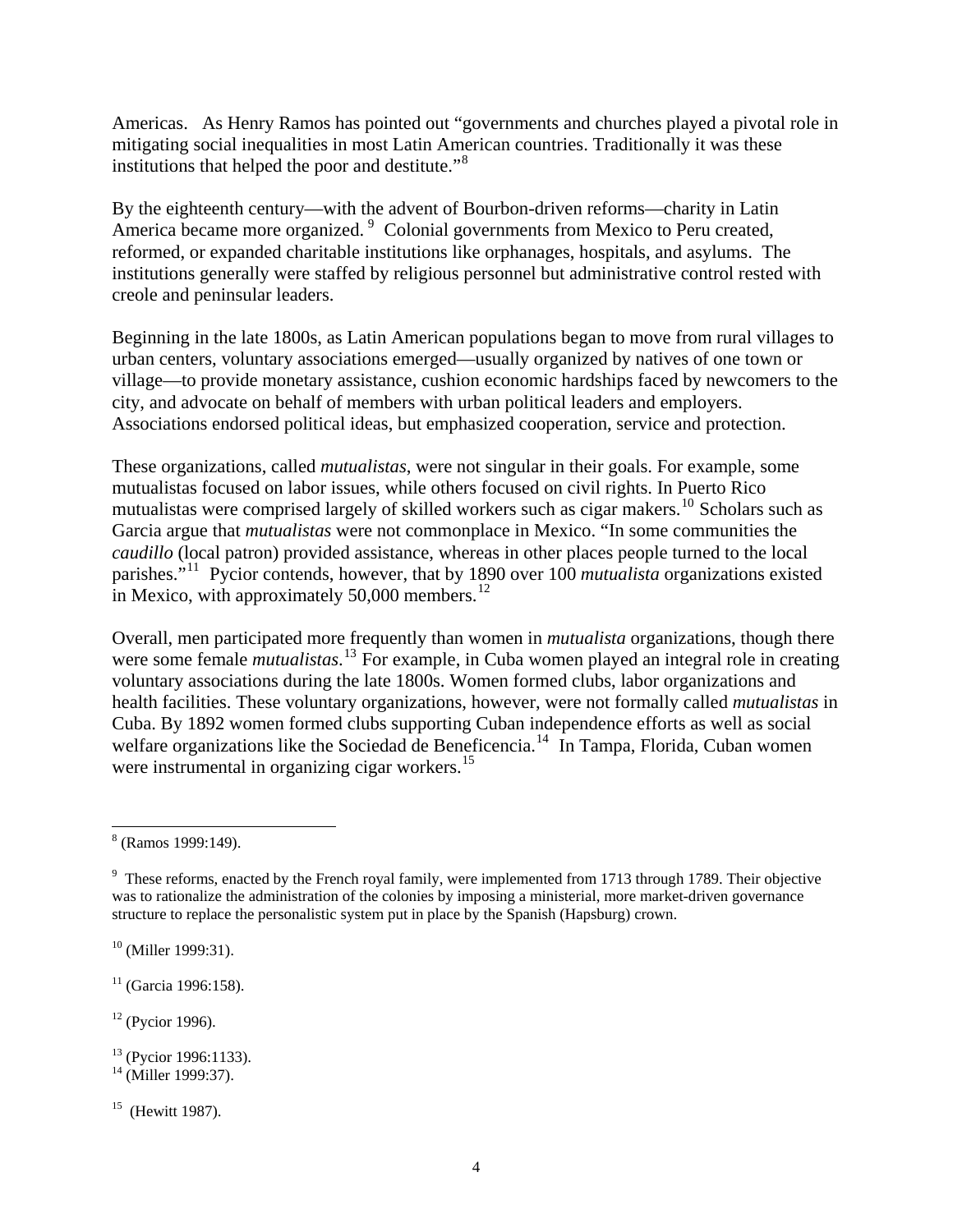# <span id="page-5-0"></span>Latinos in the United States

The annexation of large areas of Mexican territory by the United States in 1848 and the arrival of scores of immigrants from the Spanish-speaking Caribbean in the late 1800s led, for the first time, to the existence of large groups of Latin Americans living within the borders of the United States. These new residents struggled to make sense of American systems and norms and often created institutions that provided material support to members as well as preserved cultural practices.

In the Southwest and West, where Spanish and Mexican societies were overwhelmed by the onslaught of Manifest Destiny, Mexicans and now Mexican-Americans responded by recreating old-world charitable institutions in a new setting. The *mutualista* organizations that were visible in Mexico were imported into places like New Mexico, Arizona and California. Much as in Mexico, these voluntary organizations provided needed material and social support to members.

The Mexican Revolution (1910) sent thousands of Mexicans fleeing into the United States where many were confronted with exploitative economic and political conditions. In response to these challenges, Mexican immigrants and Mexican-Americans developed a host of organizations dedicated to both providing direct services (health care, legal assistance, etc.) and to protecting members' civil rights.

In places like New York and Florida where Cuban and Puerto Rican immigrants settled beginning in 1868 and throughout the last third of the  $19<sup>th</sup>$  century, other voluntary organizations emerged. For Cuban immigrants—many of whom were closely tied to the insurrectionist movements of 1868-1878 and 1895-1898—organizations were as varied as the political *Partido Revolucionario Cubano* or mutual aid societies like the ones that sustained Tampa's Cuban cigar workers for some fifty years between 1868 and 1920. Decades later the triumph of the Cuban Revolution in 1959 led to the creation of a number of anti-revolutionary political groups. These groups raised money mainly from Cuban exiles and engaged in both political organizing and lobbying as well as direct (and often violent) action against the Cuban government and its institutions.

Among Puerto Ricans, many of whom settled in New York City, the pro-independence organizations of the late  $19<sup>th</sup>$  century gave way to labor and mutual-aid associations in the 1920s and 1930s before turning to full-fledged non-profit organizations in the 1960s and 1970s. The shift from political and mutual aid organizations to social service agencies also signaled a shift in the nature of Puerto Rican philanthropy in New York City. Where the earlier organizations had drawn most of their revenues from members, the new organizations—energized by the War on Poverty—came to depend on ever-increasing amounts of government support.

In the 1960s, the outbreak of civil war in the Dominican Republic brought thousands of Dominicans to New York City neighborhoods like Washington Heights and Corona. Many of these organizations were structured around providing support to natives of particular towns. New arrivals from towns like Santiago and Montecristi were met in New York by fellow townspeople who—already established in New York—were able to provide a network of contacts to secure housing and employment.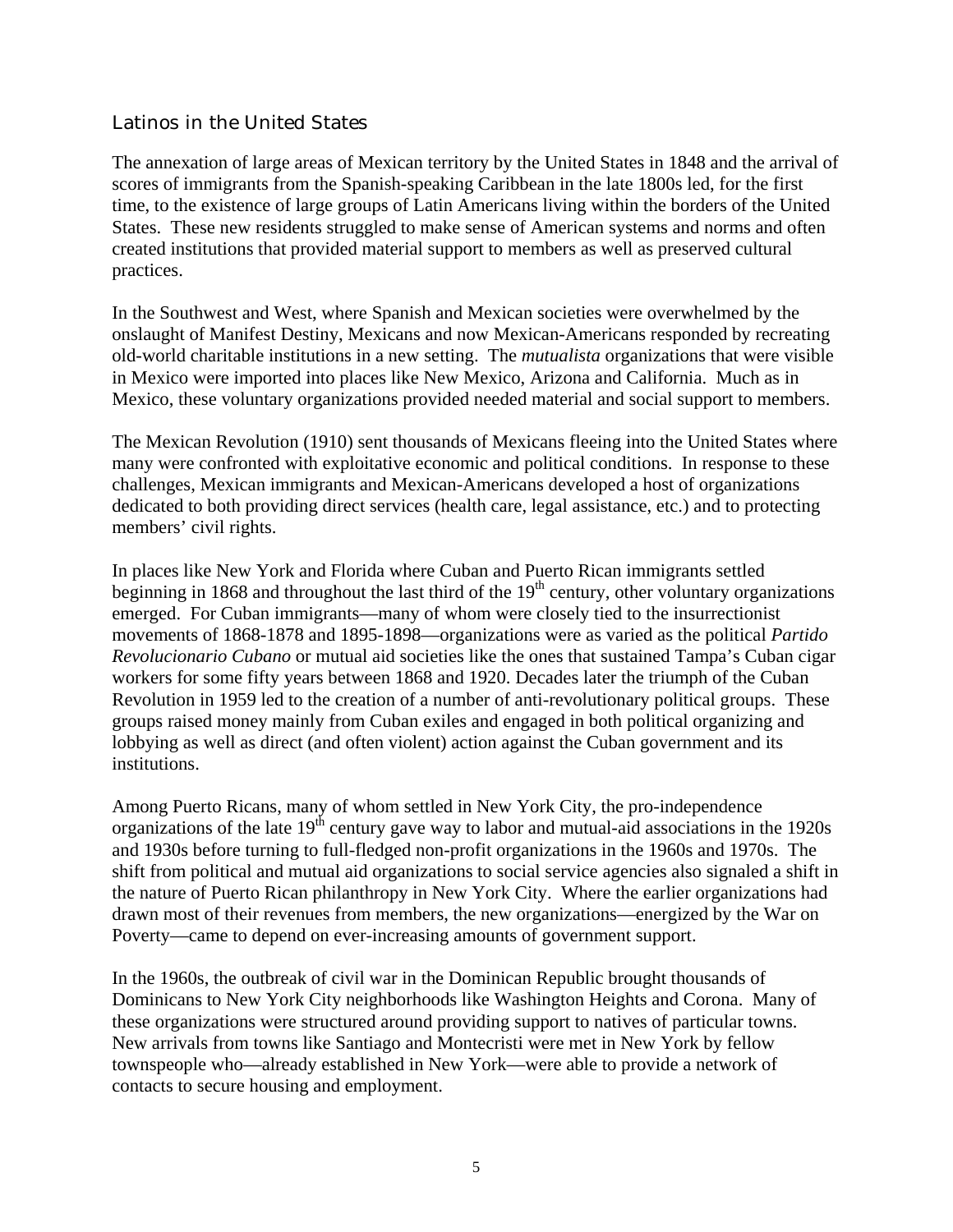<span id="page-6-0"></span>Broadly speaking, the period from 1898 to the present has been characterized by five giving areas, each of which is discussed below: donations to the Catholic Church; the formation of *mutualista* groups; remittances to families and relatives—which ties in with the notion of *personalismo*; the development of advocacy organizations that address anti-discrimination and political incorporation; and the development of Pan-Hispanic organizations.

#### *Religious Giving*

Giving to the Catholic Church is commonplace in Latin American communities, though this has gradually and more recently broadened to include evangelical Protestant orders in the region.<sup>[16](#page-6-1)</sup> Among Hispanic households that regularly contribute to a charity, approximately 41 percent of households give to a religious organization, followed by 17 percent of households giving to human service oriented charities. This level of giving to religious organizations is similar among Hispanic and non-Hispanic organizations.<sup>[17](#page-6-2)</sup> Given that Latinos are often portrayed as reluctant donors, the rate of religious giving is indicative of Latino generosity. However, it is important to note that the church constitutes institutional giving and has a well developed system in place for the "ask," two attributes less prevalent in the Latino community, outside the church.

Over 70 percent of Hispanic Americans are Catholic and the Catholic Church has been the traditional recipient of most donations, but Protestant churches and organizations are making inroads among Latinos. A new study on Hispanics and religious affiliation sponsored by the Pew Foundation, "Hispanic Churches in American Public Life," found that there has been a generational shift among Latinos to Protestantism. The number of Protestant Hispanic-Americans increased "from 18 percent to 32 percent across three generations while the number of Catholics declined from 74 to 59 percent over the same period. Overall, 71 percent of Hispanics are Catholic." For example, "World Vision, one of the nation's leading Christian charities, dedicated to assisting ministries in developing countries around the world received approximately 34 percent of it contributions from Latino-Americans"[18](#page-6-3) Gaston Espinosa, who headed the Pew study, believes the shift from Catholic to Protestant churches, in part, was due to the smaller size of some Protestant congregations. Smaller congregations are more interactive and personal, which was often absent in Catholic churches because of their large membership.<sup>[19](#page-6-4)</sup> *Mutual Aid Societies* 

The development of sociedades mutualistas or mutual aid societies in the United States began in the late 1800s.[20](#page-6-5) Following the US-Mexican War, which ended in 1848 with the Treaty of Guadalupe Hidalgo, mutualistas were developed in Mexican American communities to help

 $\overline{a}$ 

<span id="page-6-1"></span><sup>16 (</sup>Murguia 1995) and (Ramos 1999:149)

<span id="page-6-2"></span> $17$  (Diaz et al. 2001)

<span id="page-6-3"></span> $18$  (Ramos and Kasper 2000:7)

<span id="page-6-4"></span><sup>19</sup> <http://pewforum.org/news/display.php?NewsID=1171>

<span id="page-6-5"></span><sup>&</sup>lt;sup>20</sup> Cortes (1989), Garcia (1996) and Camarillo (1991)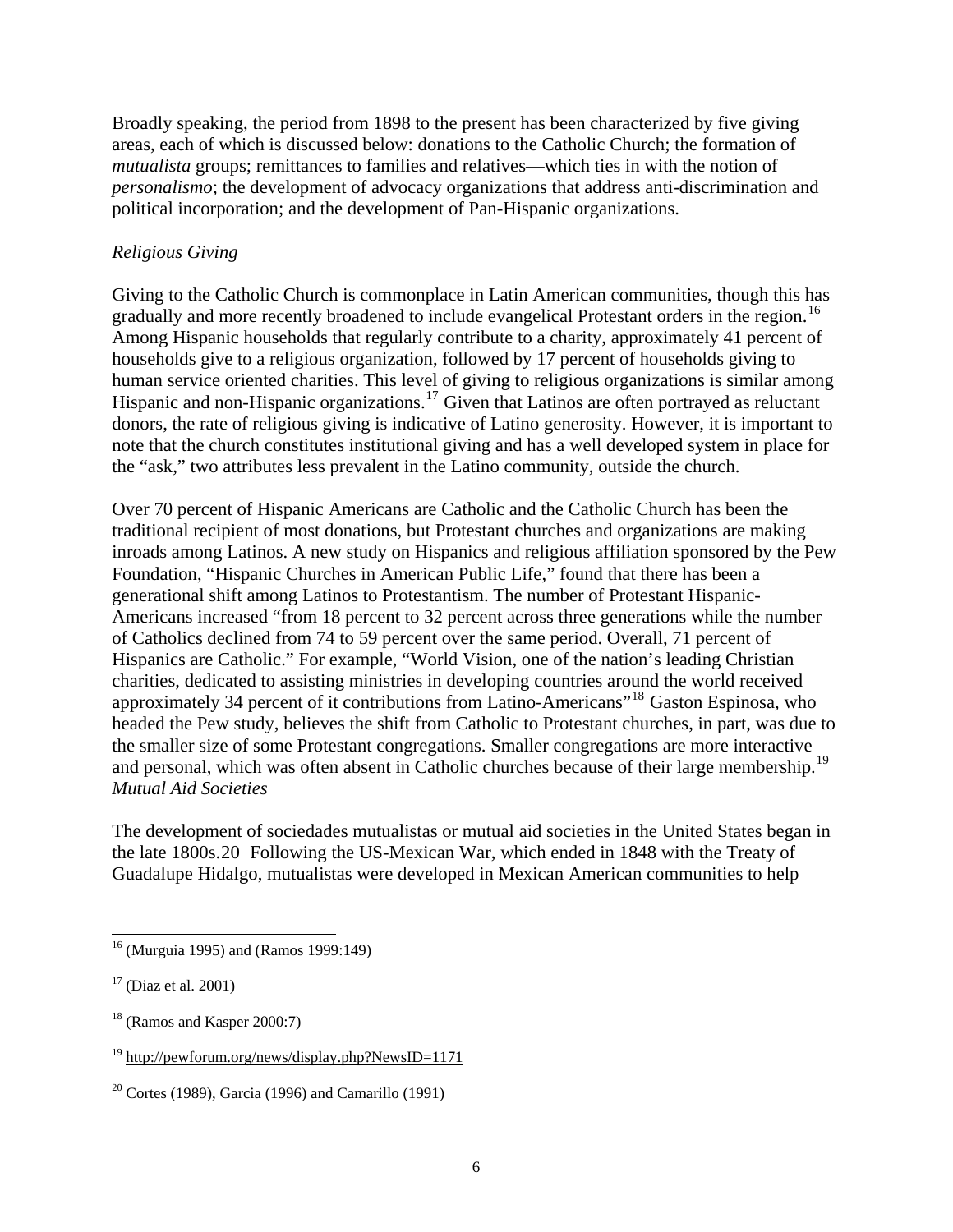<span id="page-7-0"></span>settle newcomers, to provide burial plans, and to provide insurance to workers.[21](#page-7-1) In essence, mutualistas served as an informal, non-institutional safety net for Mexicans. Among Mexican Americans, mutual aid societies initially addressed specific concerns associated with settling, but eventually their scope widened to include larger problems of discrimination, segregation and exploitation.[22](#page-7-2)

*Mutualistas* were present not only in Mexican American communities, but also in Puerto Rican communities in the US as well. "In New York, Puerto Rican workers joined existing mutual aid societies or established new ones to address their social, economic and spiritual needs."<sup>[23](#page-7-3)</sup>

#### *Remittances*

In addition to the Church and *mutualistas*, there is a tradition of giving to relatives living abroad or other family members, before giving to non-religious institutions.<sup>[24](#page-7-4)</sup> A network of personal relationships plays an important role in the Hispanic American community, more so than corporate models, clubs or voluntary associations.[25](#page-7-5)

Remittances to the countries of Latin American and the Caribbean are significant. They totaled US\$32.04 billion in 2002, an increase of 17.6% from  $2001$ .<sup>[26](#page-7-6)</sup>

According to Rivas-Vasquez, the notion of *personalismo*—where giving is directed toward family and friends—is commonplace, though this does not necessarily fit in with traditional institutional models of US philanthropy. Since Hispanics are less accustomed to giving through philanthropic institutions (outside the Church), social networks are very important. According to Diaz, the individual who solicits the donation is key in motivating people to give. A particular organization or a particular individual plays an integral role in prompting Latinos to make a donation, rather than institutional or tax incentives.  $27$ 

#### *Organizations and clubs*

The fourth and fifth traditions of giving, which are discussed in further detail later, are the creation of advocacy organizations and clubs to facilitate assimilation and the development of Pan-Hispanic organizations. These organizations initially focused on anti-discrimination, but

 $\overline{a}$ 

- <span id="page-7-3"></span> $23$  (Gallegos and O'Neill 1991:35).
- <span id="page-7-4"></span> $24$  (Murguia 1995).

<span id="page-7-5"></span> $25$  (Butterworth and Chance 1981:136).

<span id="page-7-6"></span>26 Multilateral Investment Fund, Inter-American Development Bank, *Sending Money Home: An International Comparison of Remittance Markets* (February 2003). There is a growing literature on diaspora giving. See for example, Hometown Associations As Catalysts For The Development of Community Foundations: The Zacatecan Case by Alejandra Cervantes, Center on Philanthropy and Civil Society, May 2003.

<span id="page-7-7"></span> $27$  (Diaz et al. 2001:3).

<span id="page-7-1"></span> $21$  (Garcia 1996:160)

<span id="page-7-2"></span> $22$  (Garcia 1996:160)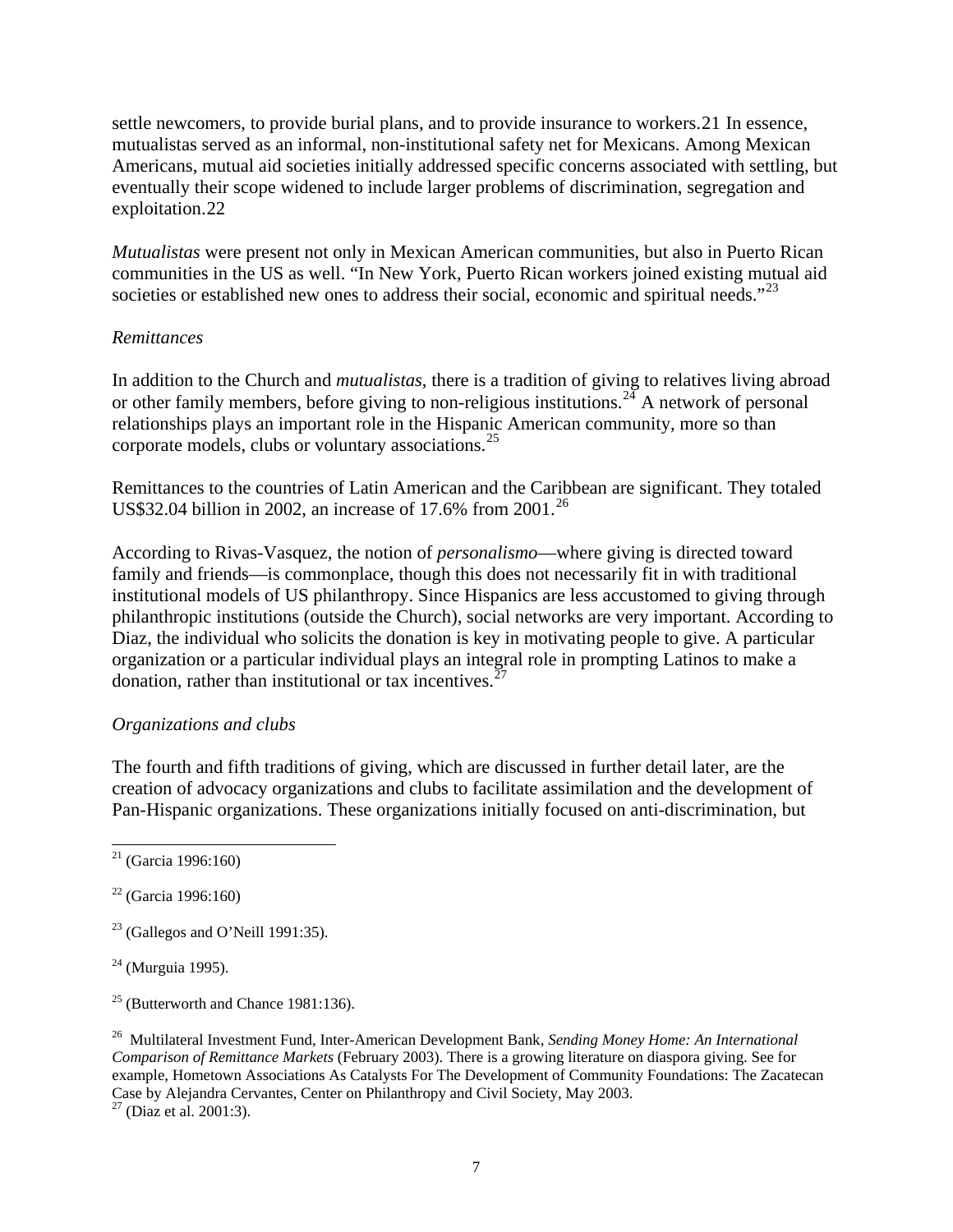<span id="page-8-0"></span>later they concentrated on political mobilization and incorporation. A trend toward Pan-Hispanicism follows the growth of advocacy organizations.

Henry Ramos suggests that organized philanthropy is still an emerging concept among Latinos because the government and the Church have played a central role in addressing social inequalities. More importantly, perhaps, poverty and the dearth of private philanthropies in Latin America and the Caribbean have an impact on patterns of giving in the United States.<sup>[28](#page-8-1)</sup> The lack of stable, non-religious philanthropic traditions and institutions in Latin America has meant that many Latinos arrived in the United States without the background in organized communitybased philanthropy that characterized many European communities.

# Individual Histories Pre-1960

#### *Mexicans*

The 1848 Treaty of Guadalupe Hidalgo ended the war between Mexico and the United States. Mexico ceded parts of California, New Mexico, Arizona and Texas. Mexicans living in the aforementioned areas suddenly became minorities in what was originally their own land.<sup>[29](#page-8-2)</sup> During this period *mutualistas* enabled Mexicans to undertake advocacy, service delivery and cultural preservation.

The collapse of the *Porfiriato* and the rise of revolutionary politics as a result of the 1910 revolution, led to massive out-migration of Mexicans to the United States. "From 1900-1939," approximately one million people left Mexico for the US as a result of revolutionary turmoil. With the advent of World War I, increasing anti-immigrant and racist sentiments were present. This led to the development of statewide networks comprised of disparate groups and organizations."[30](#page-8-3) Among these organizations was The League of United Latin American Citizens (LULAC), which was formed in 1929 and reflected middle-class, conservative values in American society.<sup>[31](#page-8-4)</sup>

#### *Puerto Ricans*

Unlike other Latin American immigrant groups, Puerto Ricans held US citizenship, which facilitated their entry and settlement in the continental United States. Puerto Ricans arrived *en masse* beginning in the 1940s, but unlike Mexican Americans, who were primarily located in the Southwest, Puerto Ricans settled in northern urban centers like New York, Newark and Chicago.

 $\overline{a}$ 

<span id="page-8-1"></span> $28$  (Ramos 1999:158).

<span id="page-8-2"></span> $29$  (Gallegos and O'Neill 1991:3).

<span id="page-8-3"></span><sup>30 (</sup>Miller 1999:22).

<span id="page-8-4"></span> $31$  (Marquez 1993).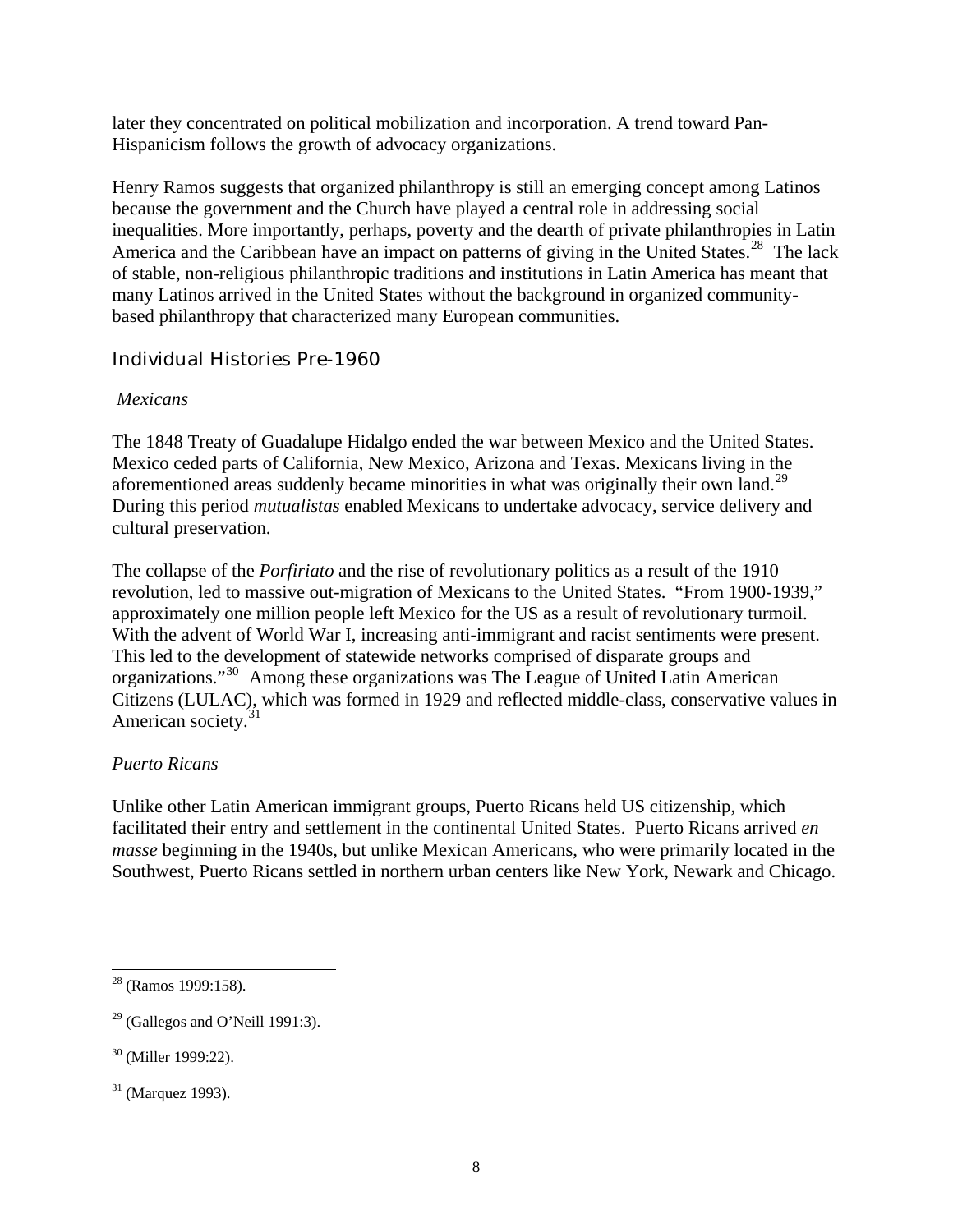<span id="page-9-0"></span>Growth of the New York City community was facilitated by the existing *colonias* (settlements) in East Harlem and the Navy Yard section of Brooklyn, as well as job opportunities in manufacturing and service sectors.[32](#page-9-1)

Puerto Ricans used organizations and associations to aid the process of assimilation. Since the mid-to-late 1800s the Puerto Rican community had relied on mutual aid societies, which were largely comprised of skilled workers, particularly in the booming New York City tobacco trades.[33](#page-9-2)

While the New York tobacco industry collapsed by the 1920s, the rise of other manufacturing and service opportunities in the city led to increased Puerto Rican migration to New York during the second-half of the twentieth century. Increased migration meant a larger pool from which to build organizations; and in places like Brooklyn and El Barrio, organizations of Puerto Rican migrants flourished.

The advent of the War on Poverty coupled with the endemic condition of poverty facing many Puerto Ricans in New York led to the development of non-profit social service providers; organizations like PROMESA, Aspira, the Puerto Rican Association of Community Affairs and the Puerto Rican Family Institute addressed issues like foster care, substance abuse and education, and housing. Funded by government grants, these organizations were the lynchpins of a growing Puerto Rican/Latino social services network, a network that reflected the shift from voluntary association philanthropy in the community to organized, government-subsidized social services.

#### *Dominicans*

Following the death of Rafael Leonidas Trujillo in 1961, Juan Bosch was elected President of the Dominican Republic. He was quickly ousted by a military coup; a number of provisional governments ruled until civil war broke out. In 1965 President Lyndon Johnson, fearing the loss of the island to a Cuban-style revolution subsequently sent troops to the region to intervene. As a result of political and economic instability, many Dominicans began migrating to the US in the 1960s.<sup>[34](#page-9-3)</sup> Pessar notes that political repression was the dominant reason.<sup>[35](#page-9-4)</sup>

Unlike Puerto Ricans, the first significant influx of Dominicans was "primarily urban and middle-class."[36](#page-9-5) Like Puerto Ricans, Dominicans formed networks that helped immigrants to assimilate.<sup>[37](#page-9-6)</sup> Unlike Puerto Ricans, however, the Dominican community settled mainly in one

- <span id="page-9-4"></span>35 (Foner 1987:105).
- <span id="page-9-5"></span>36 (Foner 1987:105).
- <span id="page-9-6"></span> $37$  (Hendricks 1984).

<span id="page-9-1"></span> $\overline{a}$  $32$  (Gallegos and O'Neill 1991:35).

<span id="page-9-2"></span><sup>33 (</sup>Gallegos and O'Neill 1991:36).

<span id="page-9-3"></span> $34$  (Hendricks 1974).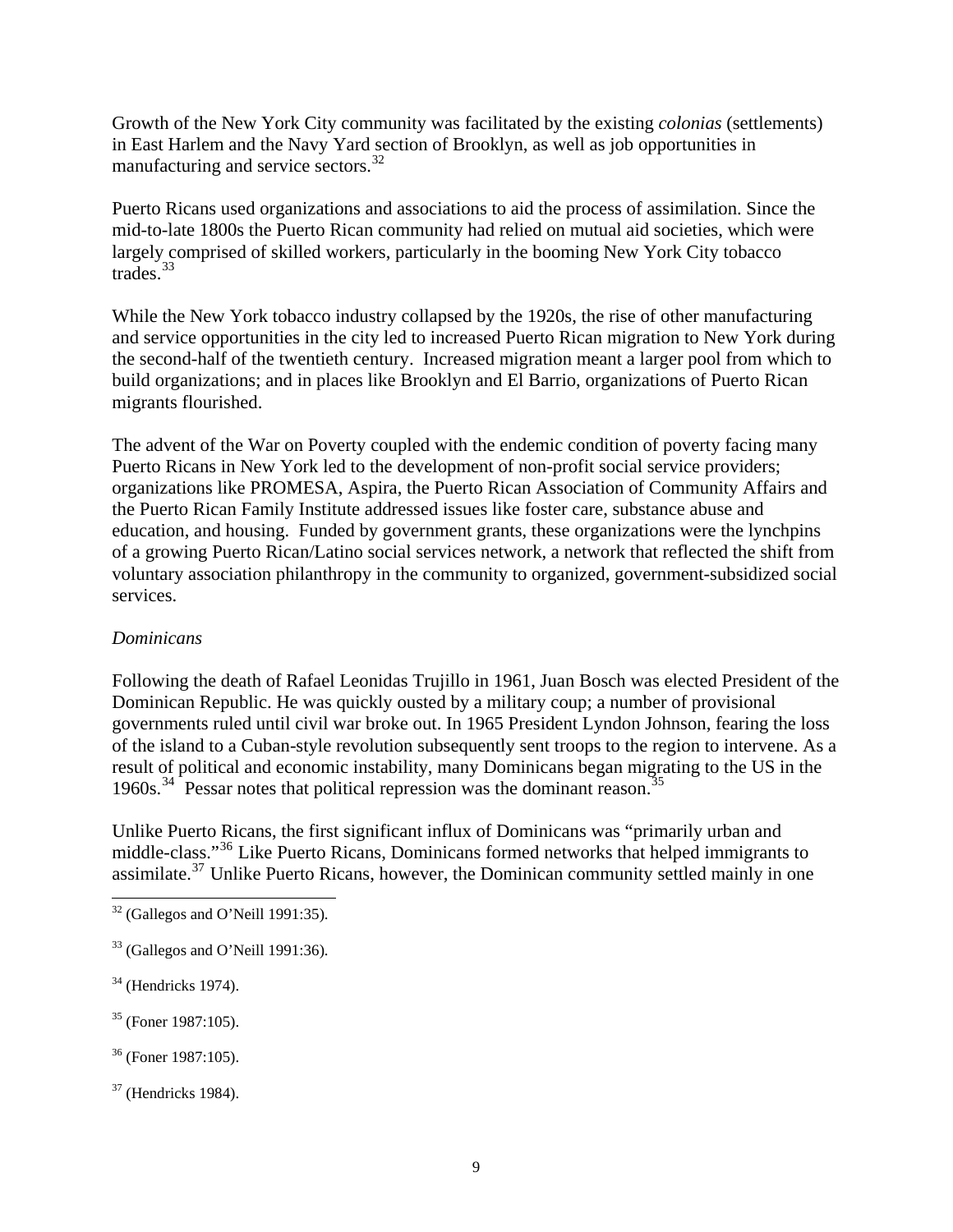<span id="page-10-0"></span>area, creating an enclave community unlike any other in the history of the city's Latino communities. Northern Manhattan—"Quisqueya on the Hudson" as Jorge Duany has called it— became (and remains) the center of Dominican life in the city.<sup>[38](#page-10-1)</sup> Not surprisingly the area is home to a number of Dominican charitable associations and organizations ranging from women's organizations like the Dominican Women's Development Center to multi-service providers like the Community Association of Progressive Dominicans.

In studies of Dominican Americans, gender has played an important role. Women constitute a large portion of immigrants and they face significant challenges in securing employment in the US. As a result, women have formed networks within the workplace to preserve cultural norms. There is a powerful linkage between work and home. Dominican-American women have broken away from traditional gender household roles, and now share the head of household title.<sup>[39](#page-10-2)</sup>

There is an ongoing debate over whether Dominicans belong to a transnational community or if they are assuming a more traditional pattern of assimilation. Authors like Grasmuck and Pessar suggest that Dominicans essentially have bi-national households, sending large remittances to the Dominican Republic from communities in the United States.<sup>[40](#page-10-3)</sup> Great economic success in the United States often allows many Dominicans to return to their native island. Many of these Dominicans will either establish a permanent residence on the island (for retirement purposes usually) or may purchase real estate on the island as an investment. In contrast many other analysts suggest that reports of Dominican return migration have been overstated and that like other immigrant groups before them, Dominicans tend to settle and remain in the United States.<sup>[41](#page-10-4)</sup> What is clear, however, is that many of those who do remain in the United States form local mutual benefit societies to preserve traditional contacts and facilitate the remittance of economic aid to their hometowns.  $42$ 

#### *Cubans*

Cubans began to arrive in the United States during the late 1860s as the island began its nearly thirty-year-long quest for independence from Spain. This was followed by a second wave of immigration in the 1960s. During the first wave of immigration, elites—particularly those tied to the separatist struggle—settled in Europe, while the working classes tied to the country's tobacco industry settled in the US.[43](#page-10-6) Following the Spanish-Cuban-American War in 1898 the US government established a provisional government in Cuba until 1902. The freedom of subsequent Cuban governments was limited by the imposition of the Platt Amendment in the

 $\overline{a}$ 

<span id="page-10-5"></span> $42$  (Georges 1990).

<span id="page-10-6"></span>43 (Miller 1999:37).

<span id="page-10-1"></span><sup>38</sup> Duany's (1994)

<span id="page-10-2"></span><sup>39 (</sup>Pessar 1995, Gurak and Kritz 1982).

<span id="page-10-3"></span><sup>40</sup> Grasmuck and Pessar (1991)

<span id="page-10-4"></span><sup>&</sup>lt;sup>41</sup> For this alternate view see, for example, Georges (1990), Hernandez and Torres-Saillant (1996), and Ricourt (1998).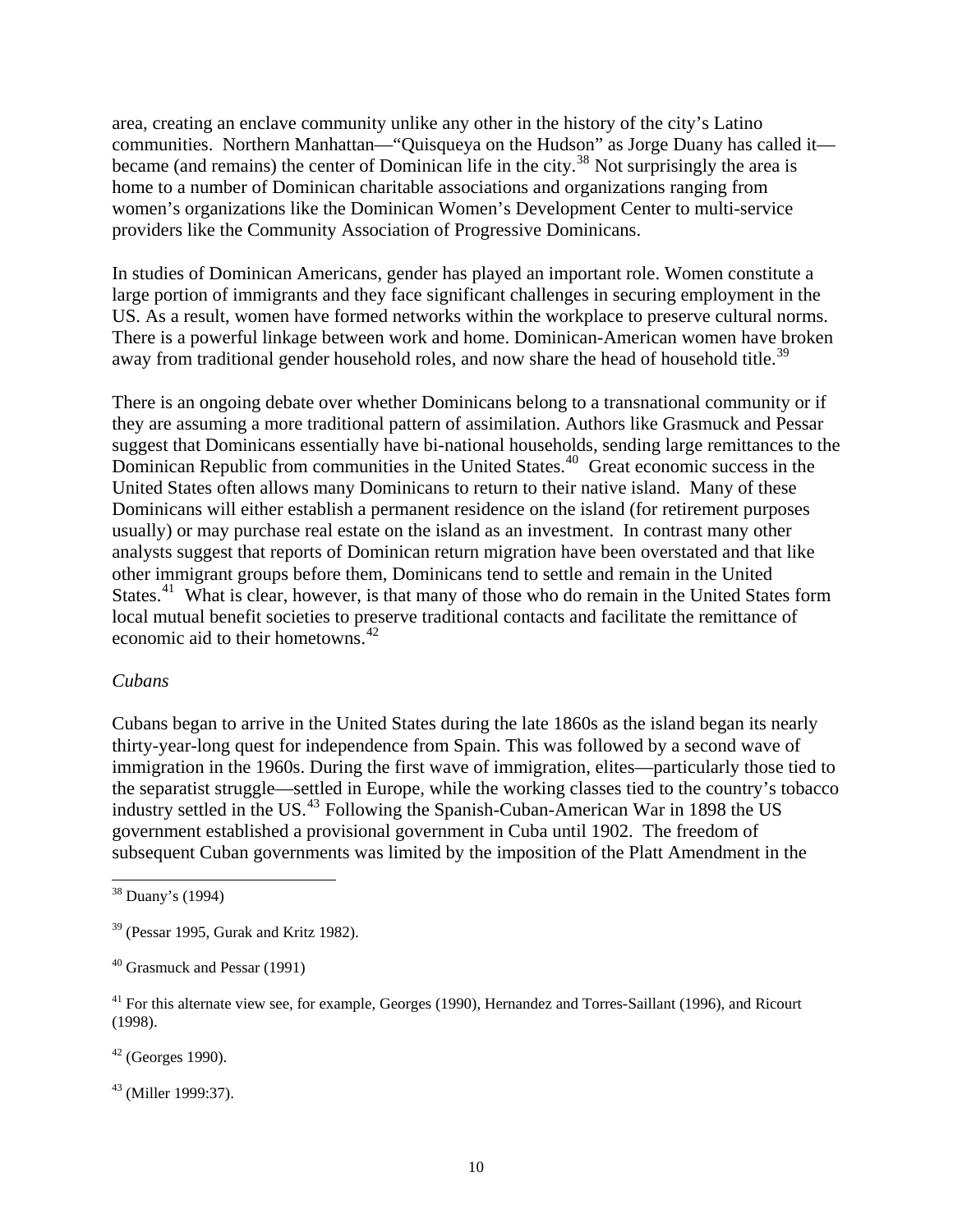<span id="page-11-0"></span>Cuban Constitution of 1902. The amendment guaranteed, among other things, that the United States would have final say over Cuba's foreign policy.

The fall of the Batista government and the subsequent rise of Fidel Castro triggered a large influx of Cubans to the US in 1959. Immigrants settled primarily in Miami. A decade later Cuba was faced with a serious problem of emigration as a result of the government's nationalization of land and enterprise. Individuals with connections to the previous capitalist regime and/or foreign interests were the first to flee the island. Bi-national family networks—where families were split between two nations—became common among Cubans.<sup>[44](#page-11-1)</sup>

In 1980, Cuba faced severe housing and job shortages, which coincided with a weakening economy. Castro announced to the Cuban-American community in Florida that relatives could retrieve friends and family from the Mariel Harbor, transporting them back to the US. Approximately 125,000 migrants arrived on the Florida shores. Just shortly after the boatlift began, a storm came through the area and several immigrants died as a result of capsized boats. Emigration to the US continued, with the help of the US Coast Guard.<sup>[45](#page-11-2)</sup>

Overall, Cuban Americans are viewed as distinct from other Hispanic groups because they are politically conservative and enjoy higher levels of education and economic status. Some scholars argue that Cuban Americans typically have not sent remittances and instead adhered to the economic embargo.<sup>[46](#page-11-3)</sup> However, whether and to what degree remittances have been sent to the island is disputed. James Carragher, Coordinator for Cuban Affairs under the US State Department, contends that remittances to Cuba total \$400 to \$800 million annually.<sup>[47](#page-11-4)</sup>

#### 1960s-Present

#### *1960s—Civil Rights & Political Mobilization*

The 1960s Civil Rights movement led to political activism, which served as a springboard for philanthropy. Nathan Glazer and Patrick Moynihan argue that immigrant groups assimilated differently and that among Puerto Ricans, organizations and clubs were precursors to increased levels of assimilation and political participation.<sup>[48](#page-11-5)</sup> Radicals, for example, flocked to The Young Lords Party and the Puerto Rican Socialist Party during this period, while other Puerto Ricans became involved in local Democratic politics. The Civil Rights Movement and the development of the aforementioned organizations heralded in a new age of activism for Puerto Ricans.<sup>[49](#page-11-6)</sup> Gallegos and O'Neill similarly note the development of national nonprofits during this period

<span id="page-11-1"></span> $\overline{a}$ 44 (Portes and Bach 1987:141-144).

<span id="page-11-2"></span><sup>45</sup> [\(http://www.uscg.mil/hq/reserve/magazine/mag2000/apr2000/mariel.htm\)](http://www.uscg.mil/hq/reserve/magazine/mag2000/apr2000/mariel.htm).

<span id="page-11-3"></span><sup>46 (</sup>Miller 1999:39).

<span id="page-11-4"></span> $47$  (Carragher 2002).

<span id="page-11-5"></span><sup>48 (</sup>Glazer and Moynihan 1963)

<span id="page-11-6"></span> $49$  (Glazer and Moynihan 1963)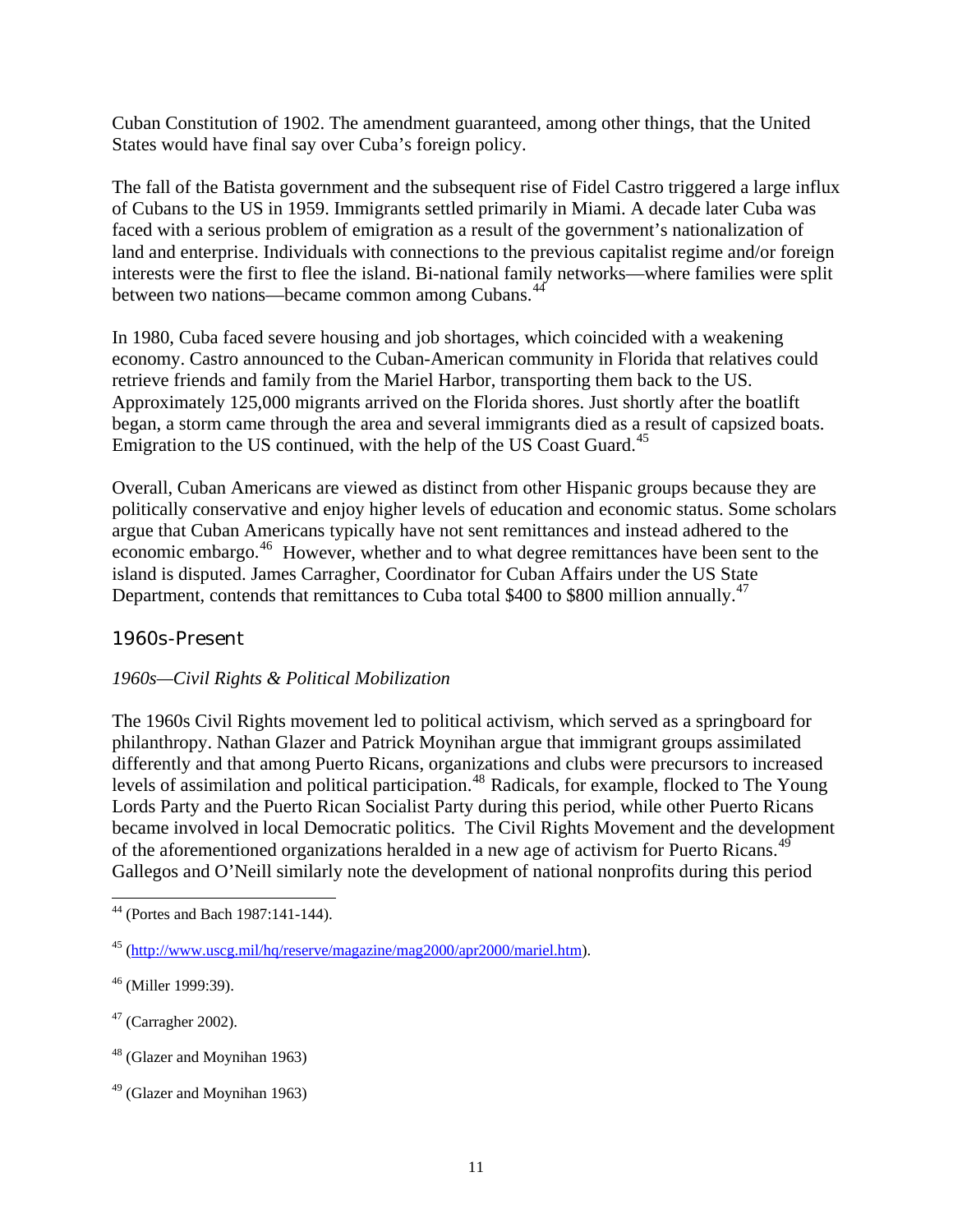through legal, political and policy advocacy organizations.<sup>[50](#page-12-0)</sup> In a similar vein, the first Dominican voluntary organizations were started in the 1960s and focused on education, though they had a political orientation.

The Chicano Movement (1965-1975) consisted of hundreds of organizations that focused on a variety of issues. Groups were found in barrios, schools and prisons. In terms of their approaches, they could be divided into those associations that sought to work through the political establishment and those that called for a major restructuring of the system, the moderate and radical wings of the movement respectively. By the mid-sixties, the moderates prevailed, and hundreds of organizations formed during the Civil Rights and Anti-War movements.

In 1962 Cesar Chavez founded the National Farm Workers Association, which later became the United Farm Workers (UFW).<sup>[51](#page-12-1)</sup> While initially few members paid dues, by 1970 the UFW claimed to have 50,000 dues paying members. The development of the National Farm Workers Association and subsequent agriculture-related groups led to the formation of numerous organizations and associations that dealt with migrant labor.<sup>[52](#page-12-2)</sup>

In 1969 the first National Chicano Youth Liberation Conference was held. A national Chicano political party was formed under the leadership of José Angel Gutiérrez and Rodolfo Gonzales called *La Raza Unida* Party. And in 1968 the National Council of *La Raza* (NCLR) was founded.

The 2000 NCLR annual report indicates that the NCLR received 23 percent of its funding from federal grants and 24 percent of its funding from corporate and foundation grants. Revenue from special events comprises another 33 percent of its income, with additional smaller revenues including membership fees. Memberships exceeded 31,000 in September 2000 and monies from dues are expected to approach \$800,000 by fiscal year 2001 (NCLR Annual Report 2000:36). The NCLR was established to reduce poverty and discrimination, and improve opportunities for Hispanic Americans. The NCLR has primarily attempted to do this through two complementary approaches. First, NCLR focuses on capacity-building assistance supports and strengthens Hispanic community-based organizations. NCLR provides organizational assistance in management, governance, program operations, and resource development to Hispanic community-based organizations in urban and rural areas nationwide, especially those that serve low-income and disadvantaged Hispanics. Second, the NCLR undertakes applied research, policy analysis and advocacy. Issues such as education, immigration, housing, health, employment and training, and civil rights enforcement are the primary areas of focus.<sup>[53](#page-12-3)</sup>

On the legal front, the Mexican American Legal Defense and Educational Fund (MALDEF) was created to provide litigation, advocacy and educational outreach services to Mexican-Americans

 $\overline{a}$ 

<span id="page-12-0"></span> $50$  (Gallegos and O'Neill 1991:5).

<span id="page-12-1"></span><sup>51 (</sup>Gonzalez 1999:191-222).

<span id="page-12-2"></span><sup>52</sup> [\(http://www.ufw.org/ufw.htm](http://www.ufw.org/ufw.htm)).

<span id="page-12-3"></span><sup>53</sup> [\(http://www.nclr.org/about/](http://www.nclr.org/about/)).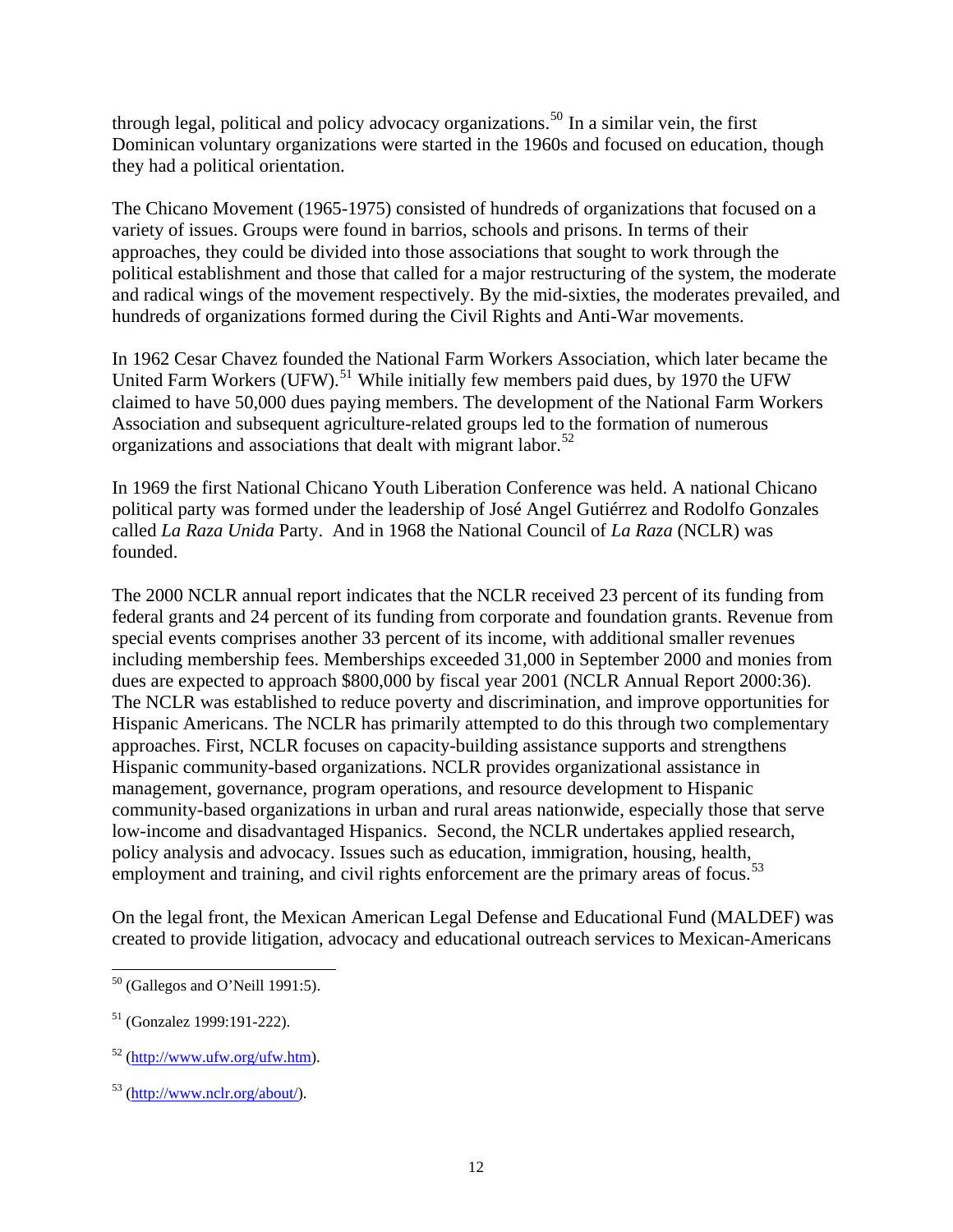<span id="page-13-0"></span>in the United States. MALDEF was founded in 1968 in San Antonio, Texas. Like other organizations of its type, MALDEF receives substantial support from organized philanthropy. Grants from foundations and trusts totaled just over \$8 million and comprise 77 percent of total public support, while individual and corporate contributions totaled \$1.2 million comprising 12 percent of funding. An additional 10 percent of funding which totals \$1 million comes from special events. Finally, MALDEF also receives revenue from its capital campaign and professional fees and awards. MALDEF suggests a number of options for giving in its annual report, such as creating a trust, memorializing a loved one, giving through corporate matchinggift program, etc.  $54$ 

#### *Other Developments*

During the Reagan administration devolutionary federalism led to huge budget cuts. This adversely impacted funding at the state and local levels, particularly among non-profit and other charitable organizations that relied upon government grants. Nonprofits—the Hispanic-American community included—responded by seeking non-governmental grants and reducing their own budgets accordingly.

# The Latino Funds Collaborative

One of the by-products of decreased government support for Latino-run community-based organizations was the creation in many communities of Latino-driven philanthropies dedicated to addressing local needs. The emergence of these "Latino Funds" was a significant development in the history of Latino philanthropy because it signaled the creation of American-style philanthropic entities intended to provide viable and stable sources of funding to Latino community-based organizations. Moreover, the emergence of the Latino Funds signaled a return to the central role of individual giving in Latino communities.

The first and arguable most successful of the Latino Funds is the Hispanic Development Fund (HDF) at the Greater Kansas City Community Foundation. Created in 1983 with a grant from the Hall Family Foundation, the HDF focuses on improving the quality of lives for Hispanic families in the Greater Kansas City area by supporting projects that support education and social services in Kansas City, Missouri and neighboring Kansas City, Kansas. What has set the HDF apart in recent years has been its success in securing support from individual Latinos in the greater Kansas City area. Working with a team that combined volunteers and paid fundraising staff, the HDF has built strong connection to individual Latino donors. In addition, while working as a fund within the Greater Kansas City Community Foundation, HDF board and staff have been able to serve as important points of contact between Latinos community-based organizations and the foundation's mainstream grants programs. Funding in 2000 totaled \$2.5 million.

[In the same year, Latinos working in organized mainstream philanthropies established Hispanics in Philanthropy (HIP). This national association of Latino philanthropic leaders, which originated with 50 members, currently has more than 450 individual and institutional members.

<span id="page-13-1"></span> $\overline{a}$ 54 (MALDEF Annual Report 2000-2001: 26).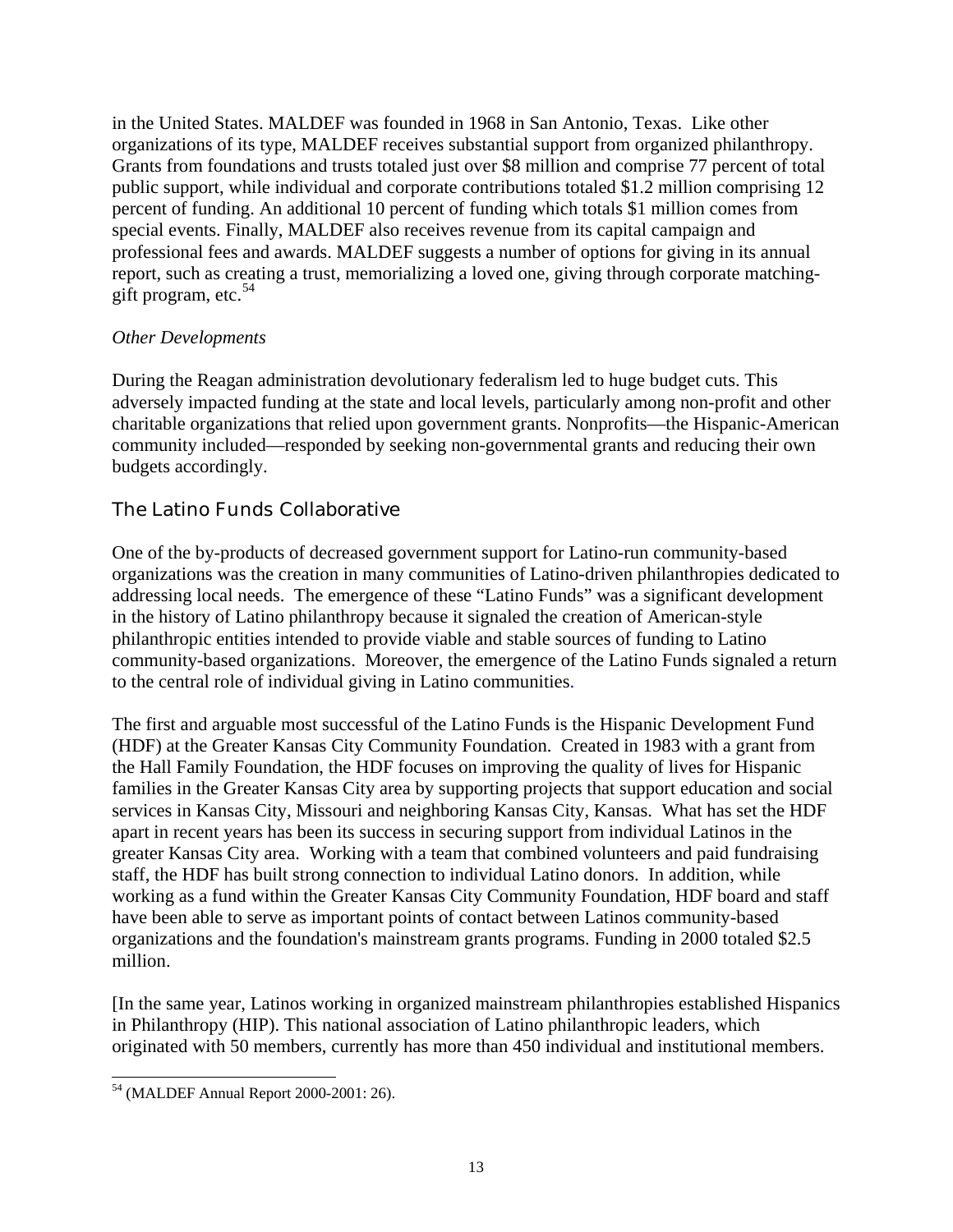It provides a forum to review ways in which Latino program officers and corporate grantmakers can increase Latino philanthropy and Latino representation in mainstream philanthropy, and direct grants to Latino charitable institutions that might otherwise not be on the giving radar of major philanthropic institutions.

In addition to sponsoring a biennial International Conference, the HIP operates two international programs, administers a major capacity building project—The Funders' Collaborative for Strong Latino Communities—and operates the donors' leadership program. The Funders' Collaborative recently raised \$3 million in grants from 19 funders with multi-year commitments totaling more than \$4 million. In addition to grants, the HIP also receives revenue from membership fees.<sup>[55](#page-14-0)</sup>

In 1989, the number of Latino-driven funds increased with the establishment of the Hispanic Community Foundation in San Francisco. Established in the heart of one of California's major Latino communities the HCF was created to serve the needs of Latinos in six Bay Area counties - Alameda, Contra Costa, Marin, San Francisco, San Mateo and Santa Clara. Funding from HCF ranged from support for research on the Bay Area's Latinos to outright cash grants to local CBOs.

In 1990 the United Latino Fund in Los Angeles was created to "enhance the quality of life for Latinos through a concerted effort of voluntary giving," the ULF provides support to new and developing nonprofit organizations that are committed to delivering social services in the Latino community. Most of the organization's money comes by way of large-scale workplace campaigns run in Los Angeles and targeting Latino employees.

By the early 1990s other Latino funds had emerged across the country in places like New York, St. Paul, Minnesota and Lorain County, Ohio. In New York, the Latino CORE Initiative, a program of the city-based Hispanic Federation, became the largest single source of income to Latino CBOs from a Latino-driven philanthropy. The CORE Initiative has been successful in New York by investing in infrastructure-building projects and capital improvements that might often be ignored by mainstream funders. In Lorain and St. Paul, where Latino communities are disparate and have only recently come together to support local initiatives, the Latino funds have not only been points of contact to larger community foundations, but have also provided much needed support to local community organizations that have long been ignored by traditional funders.

By 1996, the fund had caught the attention of the W.K. Kellogg Foundation. The Kellogg Foundation, as part of its Emerging Funds for Communities of Color Initiative, supported the creation of a national Latino Funds Collaborative including the six Latino-driven philanthropic funds from Kansas City, Los Angeles, Lorain, Ohio, St. Paul, New York City and the Hispanic Fund from San Francisco. The LFC was the first national program to support Latino-driven philanthropy by underwriting extensive technical assistance to funds. Kellogg money has been used for a number of purposes not the least of which is a multi-year exercise focusing on preparing the LFC member funds to raise money for endowments. This endowment-readiness

<span id="page-14-0"></span> $\overline{a}$ <sup>55</sup> For a complete description of HIP and its programs see HIP 2000 Annual Report.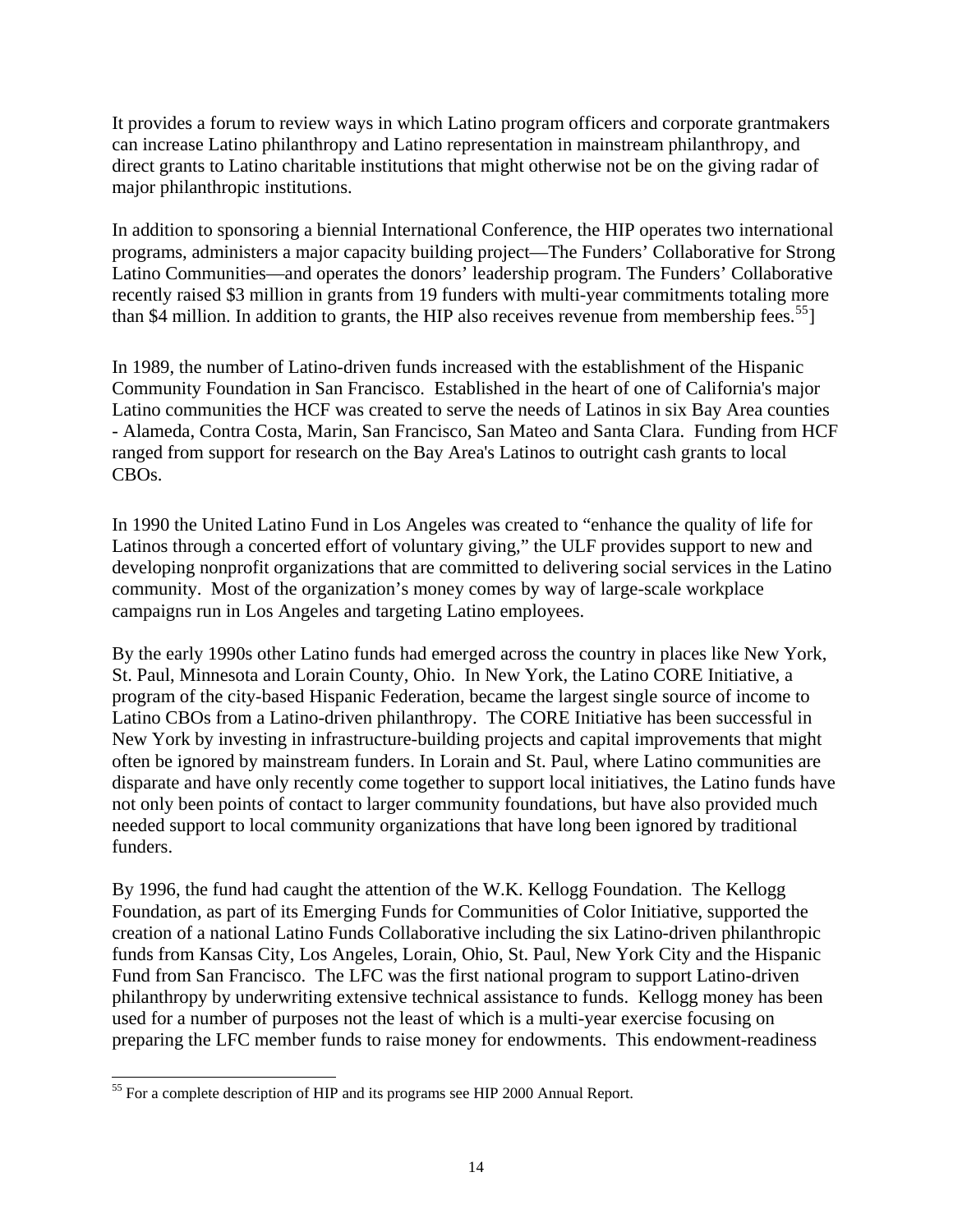<span id="page-15-0"></span>initiative has placed the LFC members in a strategic position to secure endowment support from national funders thus guaranteeing their long-term viability in Latino communities.

In 1999, independently of the Latino Funds initiative, a group of Hispanic American business leaders established the New American Alliance to promote "economic advancement for the American Latino community, with a focus on economic and political empowerment, and public advocacy to improve the quality of life in the United States."<sup>[56](#page-15-1)</sup> Employment opportunities, immigration and the administration of a scholarship fund are the primary focus of the New American Alliance. In addition, the New American Alliance has also focused its efforts on philanthropy, developing an awards program for those who have practiced exceptional civic and charitable responsibility. Since funding for the New American Alliance is comprised solely of membership donations it has become the most visible individual source of philanthropy among Latinos nationally.

# The Study of Latino Philanthropy

The literature on Latino philanthropy is not very extensive. Henry A.J. Ramos' June 1999 report, *Latino Philanthropy: Expanding US Models of Giving and Civic Participation*, argues that there are only five published works that focus on Latino donors.<sup>[57](#page-15-2)</sup> Campoamor and Diaz, Rivas-Vazquez, Valdez, Estrada, and Claudio are among the seminal works noted in Ramos' report. Not included, but equally important, is Cortes' work, as well as that of Hodgkinson and Weitzman.

According to Campoamor and Diaz, the first set of "path-breaking" research came by way of a national conference at the University of San Francisco in November 1988 organized by Herman Gallegos and Michael O'Neill that was the first attempt to systematically and comprehensively look at the role and impact of nonprofits in Hispanic communities. Gallegos and O'Neill published the essays from the conference, which included a survey of the arrival and assimilation of Puerto Ricans and Mexican Americans, as well as an examination of the role of advocacy organizations and leadership in Hispanic communities. The editors claim not to offer any definitive answers, though their work attempts to answer many important questions. The role of nonprofits in the Hispanic community is an overarching theme in this edited collection. Chapters on the Mexican and Puerto Rican communities detail the development of important nonprofit organizations including the LULAC, La Raza, MALDEF and the Puerto Rican Legal Defense and Education Fund. Also included in this volume is a discussion of advocacy and religious organizations as well as an exploration of leadership in nonprofit organizations. Overall, Gallegos and O'Neill's work attempts to establish a research agenda that focuses on how Latino nonprofits can raise additional monies, while funneling funds directly to the Latino community for a host of programs. Their work is particularly important because it is the first to discuss the evolution of Hispanics and philanthropy. In their closing chapter, Gallegos and O'Neill make recommendations for improving the relationship between donors and grantmakers.

<span id="page-15-1"></span>l <sup>56</sup> <http://www.naaonline.org/about.htm>

<span id="page-15-2"></span><sup>57</sup> [\(http://www.cof.org/culturescaring/](http://www.cof.org/culturescaring/)contents.pdf).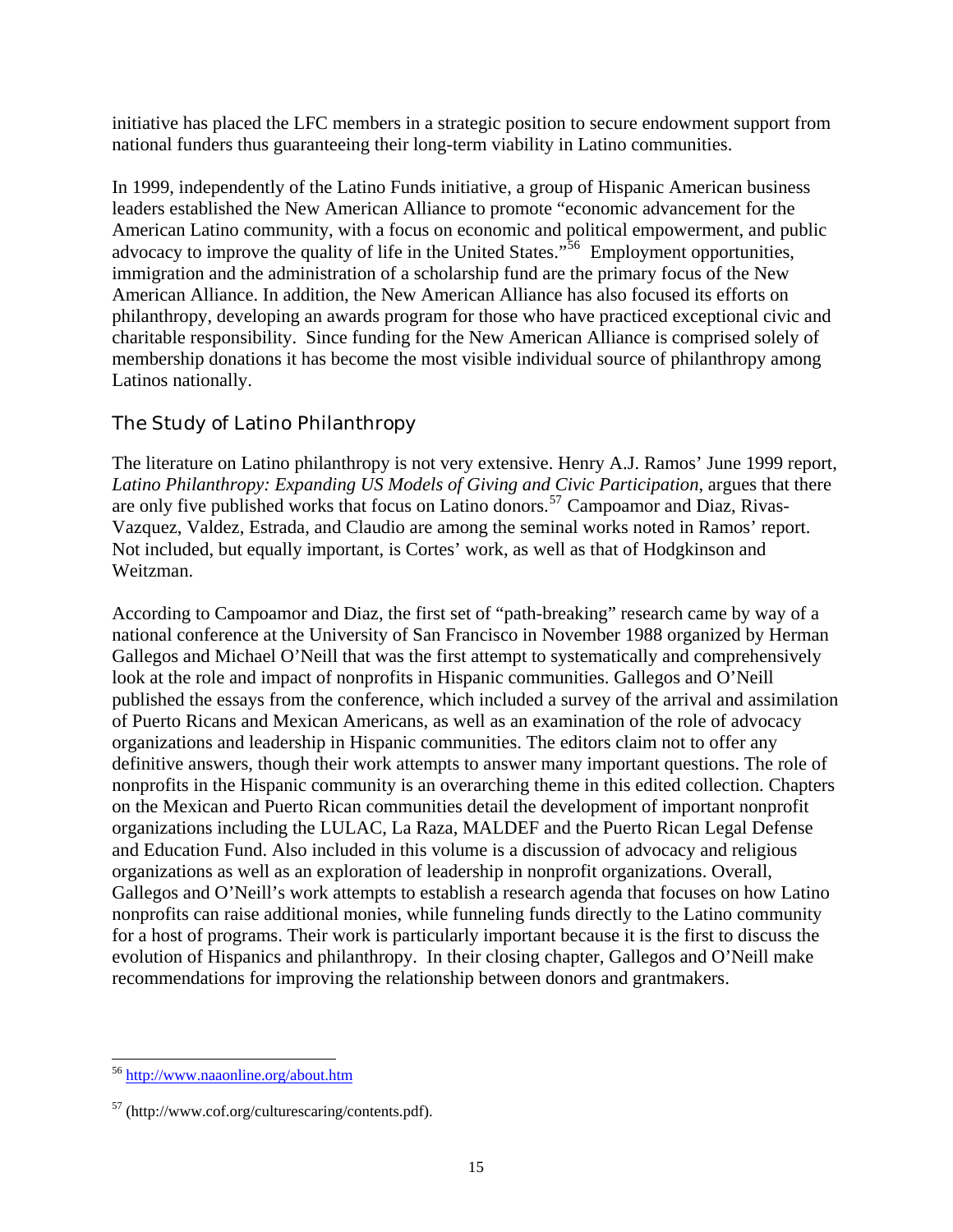Hodgkinson and Weitzman conducted research for the Gallup Organization on charitable giving and volunteering for the Independent Sector. The authors found that Latinos are comparatively uncharitable, with only 53 percent of households giving money to charity compared to 73 percent of all US households. Criticism of the survey abounds, since it relies on self-reporting. One such criticism, from Bradford Smith and Associates, is that the definition of philanthropy that Hodgkinson and Weitzman employ is too narrow. In addition, their analysis fails to take into account differences between wealth and income, as well as differences among religious traditions, which may be more relevant than race or ethnicity.

In response to the Gallup survey, Cortes states that aside from discussing "money and labor donated to nonprofits," which unfairly biases Latinos, the survey does not include or adequately explain other types of giving. Hence, Cortes asks three strategic questions, What traditions might predispose Latinos to give more? Does society provide disincentives that discourage Latino philanthropy? What new organizational and institutional arrangements might facilitate Latino philanthropy? The author claims that there are lessons to learn from past fundraising efforts and that these lessons should guide future philanthropic efforts. The most successful fundraising efforts include relying on mutual assistance and trust in personal relationships; assuring individuals that funds will be used as promised; and televising appeals.

Campoamor and Diaz's edited collection of articles is something of a follow-up to Gallegos and O'Neill's initial study, which was published in 1991. With the growth in Latino population accounting for 25 percent of the US population, the editors highlight the importance of the growing Latino nonprofit sector. As such, their collection stresses community needs and new philanthropic efforts.

De la Garza's article, which examines native and non-native organizational participation in the US, finds that there are several emerging patterns. First, at the group level, Latino giving is lower than that of Anglos. Second, Hispanic membership rates are lower than those of Anglos with the exception of US-born Cubans. In general, Hispanic organizations are of low salience to Latinos. However, increased involvement in electoral politics correlates with higher organization participation levels. In the end, De la Garza finds those socioeconomic variables rather than ethnicity better explains organizational participation.

Ramos and Kasper examine the Latino Community Funds. According to the authors, community funds have emerged in response to a sense that organized philanthropic efforts were not addressing communities of color. It should be noted that there is some debate over whether ethnic funds create an inclusive environment within philanthropy. (However, the criticism can be judged unfair; many other groups have developed philanthropic efforts that were directed internally.) In general these funds have sought to increase community and institutional giving for Latino groups. Corporate and foundation support has been procured by many Latino funds.

The editors also offer recommendations for philanthropic leaders and practitioners. The recommendations are as follows:

- ◊ Support expanded research on Latino issues in the field.
- ◊ Encourage new models of Latino giving and philanthropy.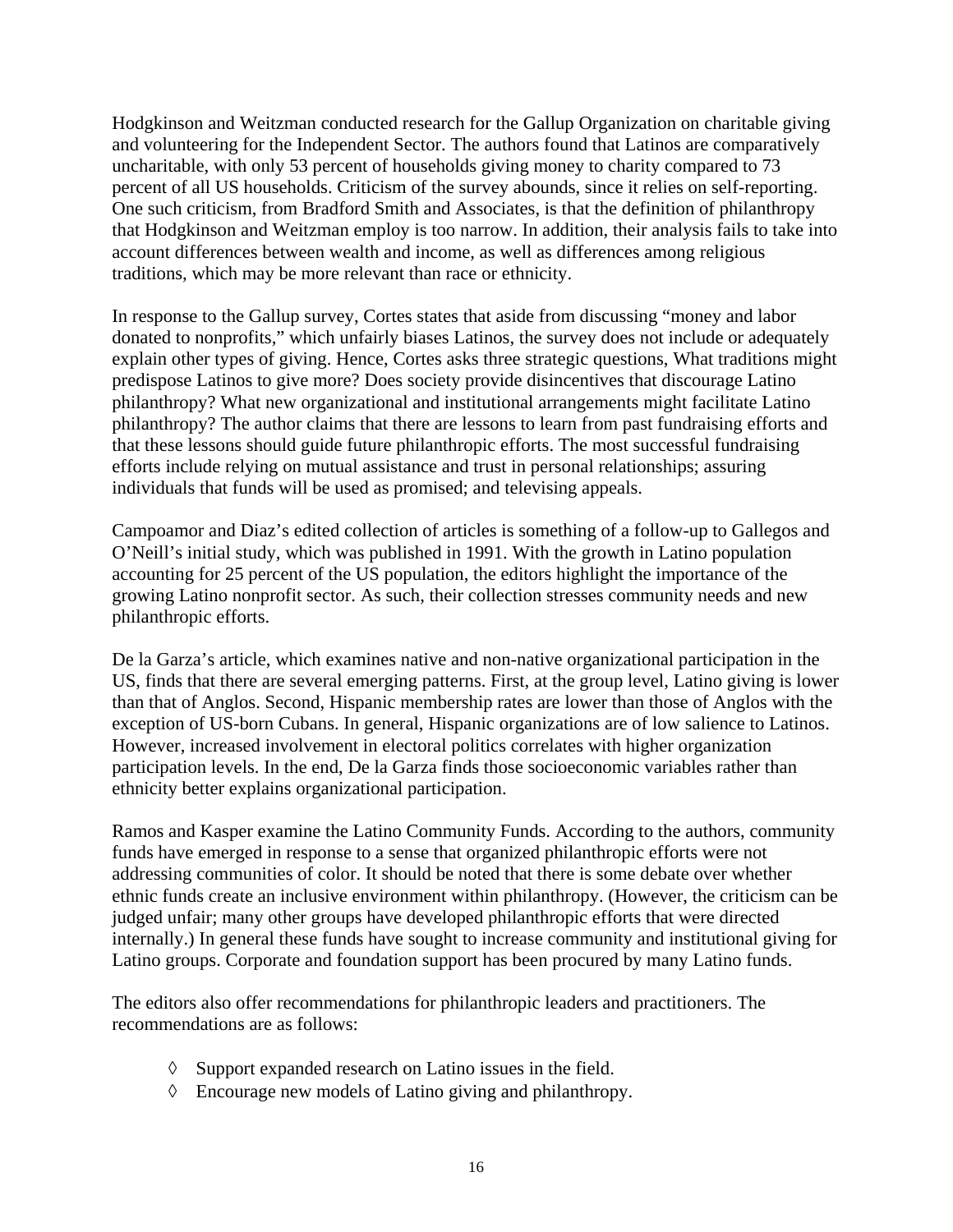- <span id="page-17-0"></span> $\Diamond$  Facilitate Latino trustee/leadership networking efforts to improve the scope of philanthropic efforts in Latino communities.
- ◊ Encourage coalitions with Latino and other grass roots organizations in the US.
- ◊ Foster increased exchange between US philanthropic/nonprofit leaders and their Latin-American counterparts.

Rivas-Vazquez examines donors and potential donors in five states. The author focuses on Hispanic culture, which, according to the author, influences charitable giving among Hispanics nationally. Rivas-Vazquez conducted 60 structured interviews and she finds that Hispanic philanthropy is very personal in nature. What is most important is who (or what organization) solicits donations. Cultural traditions related to family, education and religion within the Latino community are equally important. Cultivating a Latino donor base, according to Rivas-Vazquez, takes significant amounts of time and Latinos have little interest in planned giving.<sup>[58](#page-17-1)</sup> In the end, she concludes that charitable giving will evolve as Hispanics remain in the US for a longer period of time.<sup>[59](#page-17-2)</sup>

#### Debates

While the literature on Latinos and philanthropy is growing, there is no coherent discourse. This results in an array of fragmented and disparate topics. It is not uncommon for many studies on Latino philanthropy to simply not include a literature review. Cortes is one of the few authors who attempt to undertake a literature review. Interestingly, criticism of the methodology employed by scholars appears to be pervasive, as well as recommendations for future action. Despite this, the section below examines some of the debates that have surfaced.

According to Estrada, Latinos have not established organized mechanisms for giving. However, Ramos, Murguia and Cortes argue the contrary, insisting that Latinos have long given through established organizing mechanisms (i.e. family, the Catholic Church and *mutualista*  organizations). While these mechanisms are not the same as those used in mainstream philanthropy, these avenues nonetheless provide well-established patterns and vehicles for philanthropic efforts.

According to Cortes, "there may be more erosion rather than evolution in Latino philanthropy."<sup>[60](#page-17-3)</sup> Cortes suggests that individualism and the nuclear family are contrary to the Latino notion of the extended family and community, often influencing philanthropic endeavors. Traditional ties to the Catholic Church are eroding as a result of geographic mobility and exposure to Protestantism.<sup>[61](#page-17-4)</sup> In contrast, Ramos, Campoamor and others see philanthropic efforts as expanding, though they have not kept pace with the growing Latino population.

 $\overline{a}$ 

<span id="page-17-1"></span><sup>&</sup>lt;sup>58</sup> Campoamor and Diaz 1999:121

<span id="page-17-2"></span><sup>59</sup> Campoamor and Diaz 1999:135

<span id="page-17-3"></span><sup>60</sup> Cortes 1995.

<span id="page-17-4"></span><sup>&</sup>lt;sup>61</sup> Cortes 1995:29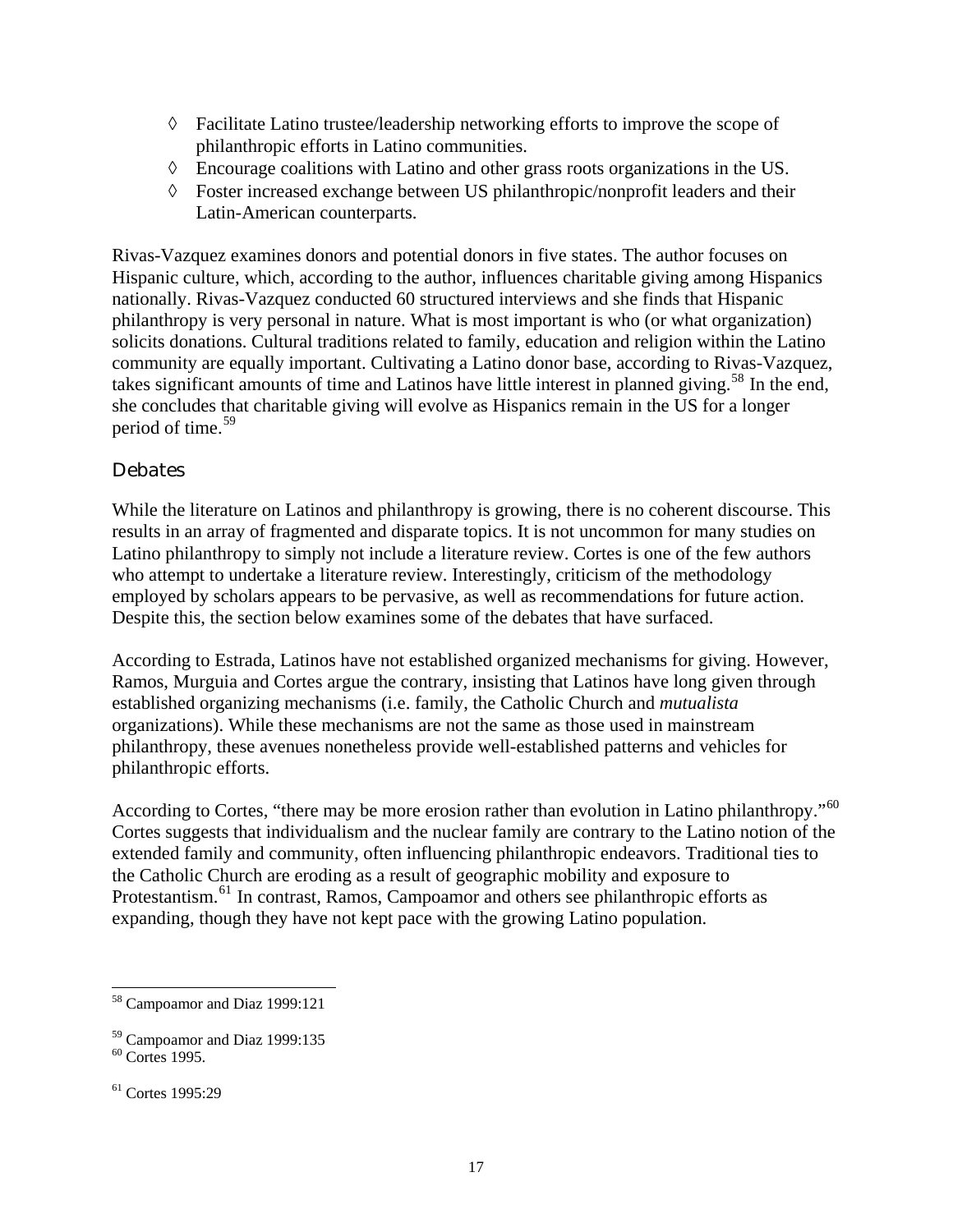<span id="page-18-0"></span>Debate ensues as to whether Latinos are philanthropic. Some authors contend that those of Latin American ancestry are not givers because there is not a tradition of philanthropy in their country of origin. Latinos have traditionally relied on the church and/or government institutions rather than secular organizations to aid local communities and the poor. When Latinos begin to settle in the US, they are largely unaccustomed to philanthropic vehicles outside of the Church. As a result, many scholars contend, though perhaps inaccurately, that this translates into reduced philanthropic efforts. It is important to note that religious organizations and affiliations comprise the largest sector of philanthropic giving at 36.5 percent of philanthropic efforts.

Interestingly, De la Garza attempts to disprove the notion that Latinos are "takers" and that they do not give as much as other groups. De la Garza looks at native and non-native Latino groups in the US, examining organizational participation and how ethnicity affects giving in the Latino community. Even recent immigrants, who demonstrate lower overall rates of giving and volunteering than native-born Latinos, learn predominant US patterns of giving and volunteering within one generation. These important findings defy conventional wisdom about Hispanics' potential contributions to philanthropy as donors and volunteers by demonstrating that the Latino community's readiness to support the field is virtually the same as that of mainstream US groups. $62$ 

# General Characteristics of Latino Philanthropy

A select number of characteristics can be generalized in the case of Latinos. They are as follows:

- $\triangleright$  Hispanics give to causes relating to children, education, and arts and culture.[63](#page-18-2)
- $\triangleright$  Latinos give in response to specific emergency needs such as hurricanes or earthquakes in Latin America.[64](#page-18-3)
- $\triangleright$  Hispanics give based on a strong sense of cultural heritage, with a desire to preserve traditions, a sense of responsibility to family, remittances to the country of origin and a preference for giving to groups that assist their ethnic communities.[65](#page-18-4)
- $\triangleright$  A personal connection is instrumental to giving.[66](#page-18-5)
- $\triangleright$  Factors that influence the degree to which people give include generation, national origin, length of residence in the US and standing within one's social class.<sup>[67](#page-18-6)</sup>
- $\triangleright$  Affluent Latinos give to organizations where they hold a leadership position or know the leaders.<sup>[68](#page-18-7)</sup>

- <span id="page-18-4"></span>65 Rivas-Vazquez, 1999.
- <span id="page-18-5"></span><sup>66</sup> Rivas-Vazquez, 1999.
- <span id="page-18-6"></span>67 Ramos 1999.

#### <span id="page-18-7"></span>68 Estrada 1990.

 $\overline{a}$ <sup>62</sup> Campoamor and Diaz 1999:4

<span id="page-18-2"></span><span id="page-18-1"></span><sup>63</sup> Rivas-Vazquez 1999.

<span id="page-18-3"></span><sup>64</sup> Duran 2001.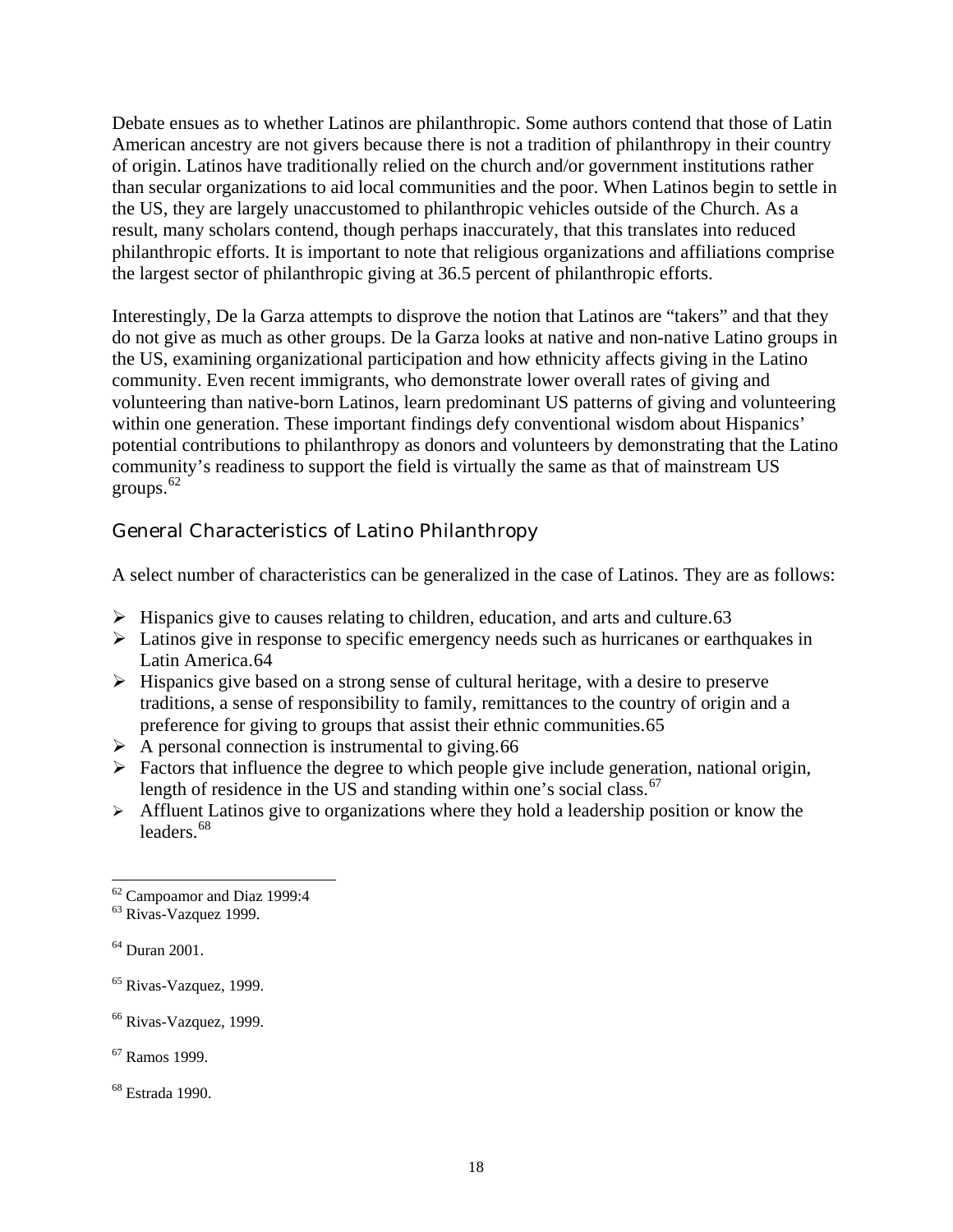# <span id="page-19-0"></span>Market Research

Although not focused on philanthropy or nonprofits, Arlene Dávila's important study, Latinos, Inc., examines the creation of Hispanics and Latinos as marketing categories for American manufacturers over the past thirty years. Davila "rejects the simple categories of ethnic and culturally specific media."[69](#page-19-1) Instead, she looks at the connection between marketing, culture, corporate sponsorship and politics. The author focuses on the political and economic interests and processes that shape production, and examines the power structures in which the Hispanic media is imbedded. She asserts that ethnic marketing, not only among Hispanics, occurs because of mainstream US society and its continual categorization of "others." For example, media portrayals categorize Latinos as outsiders and not an "intrinsic component of the US society."

# LATINOS: DATA AND RESOURCES

*Demographic Information (Census 2000) <http://www.census.gov/>*

| 69.1 |
|------|
| 12.5 |
| 12.1 |
| 3.6  |
|      |

*Hispanic Demographics* 

- $\triangleright$  There are 35 million Hispanics in the US as of the 2000 Census.
- $\triangleright$  Average household size is 3.9.
- $\triangleright$  Average family size is 4.14.
- $\triangleright$  Median age is 24 years old.
- $\geq 40.5$  percent of respondents own their own homes.
- $\geq$  8.4 percent hold a B.A. Degree
- ¾ 52.9 percent hold a High School Degree or greater.
- $\geq 2000$  median income is \$33,455.
- $\triangleright$  Half of all US Hispanics live in two states, California and Texas, with New York being the next most populous state. Of the 35.3 million Hispanics, there are 20.6 million of Mexican origin; 3.4 million of Puerto Rican origin; 1.2 million of Cuban origin; 1.7 million Central Americans and 1.3 million South Americans. (<http://ww.christianitytoday.com/ct/2001/014/6.67.html>)

# *Other Information*

 $\triangleright$  US Hispanics represents \$477 billion of buying power for the year 2001. [http://www.schwartzresearch.com/html/hispanicMarket.htm.](http://www.schwartzresearch.com/html/hispanicMarket.htm) By way of comparison, the largest Hispanic nonprofits spent \$254.7 million last year to deal with housing, health, civil rights, and economic development issues. <http://www.hispanicbusiness.com/news/newsbyid.asp?id=5328>

<span id="page-19-1"></span> $\overline{a}$  $69$  Dávila 2001:5.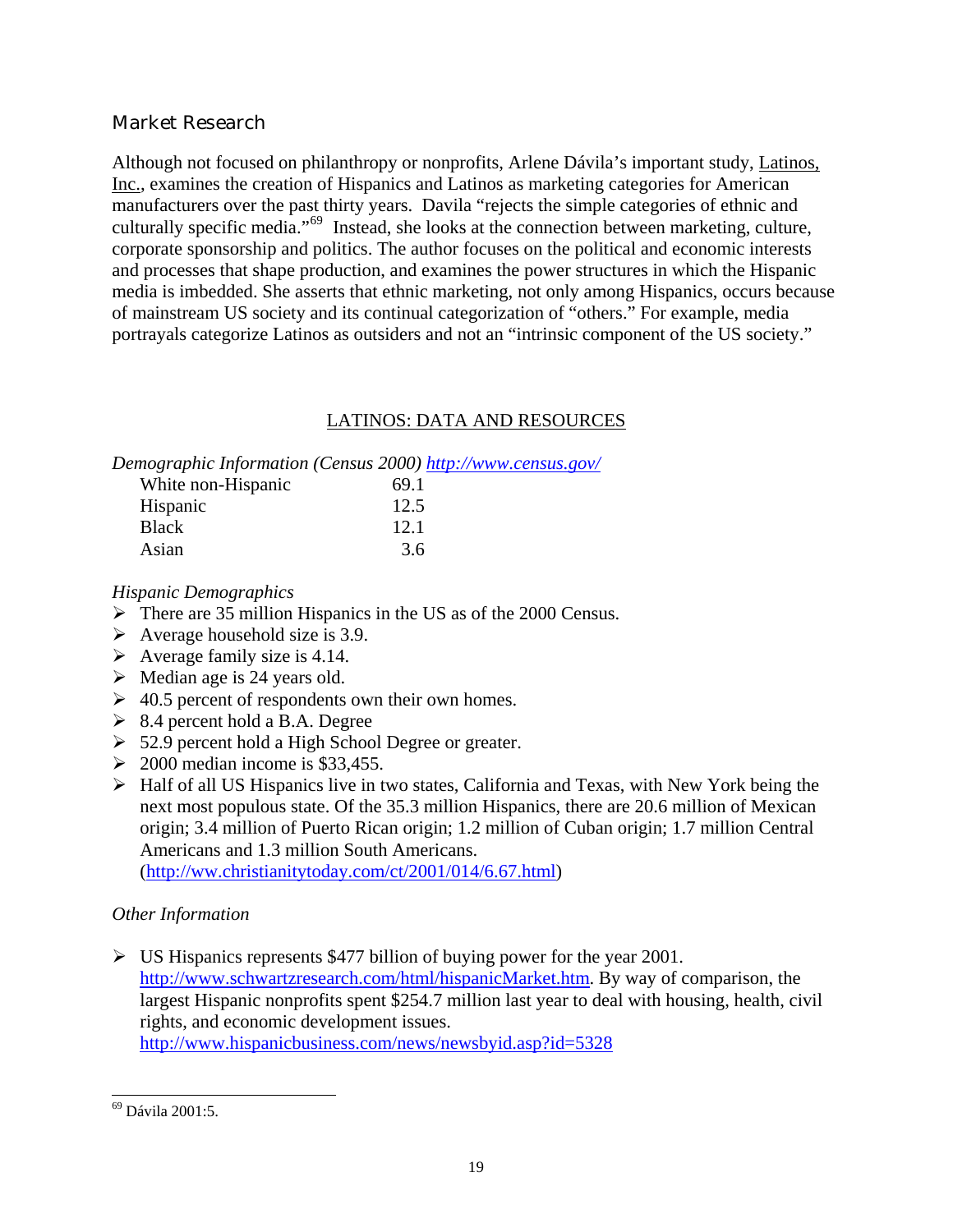- $\triangleright$  The top 25 nonprofits—as rated by hispanicbusiness.com—reflect a wide range of issues including education, housing, economic development, civil rights and healthcare. They are also the recipients of substantial amounts of Latino philanthropic dollars. For a more detailed description visit [http://www.hispanicbusiness.com/news/newsbyid.asp?id=5328.](http://www.hispanicbusiness.com/news/newsbyid.asp?id=5328) A list follows.
	- [The Aspira Association](http://www.hispanicbusiness.com/news/newsbyid.asp?id=5302)
	- [Hispanic Scholarship Fund](http://www.hispanicbusiness.com/news/newsbyid.asp?id=5303)
	- [Asociacion Nacional Pro Personas Mayores](http://www.hispanicbusiness.com/news/newsbyid.asp?id=5304)
	- [National Council of La Raza](http://www.hispanicbusiness.com/news/newsbyid.asp?id=5305)
	- [The Puerto Rican Family Institute](http://www.hispanicbusiness.com/news/newsbyid.asp?id=5306)
	- [Chicanos Por La Causa](http://www.hispanicbusiness.com/news/newsbyid.asp?id=5307)
	- [Hispanic Association of Colleges and Universities](http://www.hispanicbusiness.com/news/newsbyid.asp?id=5308)
	- [Casa Central Social Services](http://www.hispanicbusiness.com/news/newsbyid.asp?id=5309)
	- [Latin American Civic Association](http://www.hispanicbusiness.com/news/newsbyid.asp?id=5311)
	- [Congreso de Latinos Unidos](http://www.hispanicbusiness.com/news/newsbyid.asp?id=5312)
	- [El Valor](http://www.hispanicbusiness.com/news/newsbyid.asp?id=5313)
	- [Spanish-Speaking Unity Council of Alameda County and Subsidiaries](http://www.hispanicbusiness.com/news/newsbyid.asp?id=5314)
	- [California Hispanic Commission on Alcohol and Drug Abuse](http://www.hispanicbusiness.com/news/newsbyid.asp?id=5315)
	- [Nuevo Amanecer Latino Children Services](http://www.hispanicbusiness.com/news/newsbyid.asp?id=5316)
	- [La Casa de Don Pedro](http://www.hispanicbusiness.com/news/newsbyid.asp?id=5317)
	- [League of United Latin American Citizens](http://www.hispanicbusiness.com/news/newsbyid.asp?id=5318)
	- [United Community Center/Centro de la Comunidad Unida](http://www.hispanicbusiness.com/news/newsbyid.asp?id=5319)
	- [Amigos Del Valle](http://www.hispanicbusiness.com/news/newsbyid.asp?id=5320)
	- [Mexican American Legal Defense and Educational Fund](http://www.hispanicbusiness.com/news/newsbyid.asp?id=5321)
	- [Coalition for Hispanic Family Services](http://www.hispanicbusiness.com/news/newsbyid.asp?id=5322)
	- [CHARO Community Development Corp.](http://www.hispanicbusiness.com/news/newsbyid.asp?id=5323)
	- [Hispanic Federation](http://www.hispanicbusiness.com/news/newsbyid.asp?id=5324)
	- [Council for the Spanish-Speaking](http://www.hispanicbusiness.com/news/newsbyid.asp?id=5325)
	- [Center Home for Hispanic Elderly](http://www.hispanicbusiness.com/news/newsbyid.asp?id=5326)
	- [U.S. Hispanic Chamber of Commerce](http://www.hispanicbusiness.com/news/newsbyid.asp?id=5327)
- $\triangleright$  Revenues for the Nonprofit 25 lean heavily toward corporate grants (56.5 percent of the total) and government grants (28.5 percent). No other revenue stream figures significantly on the income side of the equation. On the expenditure side, these groups commit 55 percent of their money directly to service programs, 19 percent to administrative costs, and 26 percent on "other," including events and fund-raising. These numbers vary widely, however, with most human-service organizations putting 85 to 90 percent into programs. In contrast, advocacy groups spend much more on "other" to cover the costs of research, legal actions, lobbying, and political outreach.

It should be noted that there is a divergence between the areas to which Latinos give the most as presented above, and the areas in which the largest Latino organizations work. A reason can be found in that government and corporate sponsors, play a significant role in funding these large organizations. Individual philanthropy directed toward nonprofits organizations (as opposed to the church) lags.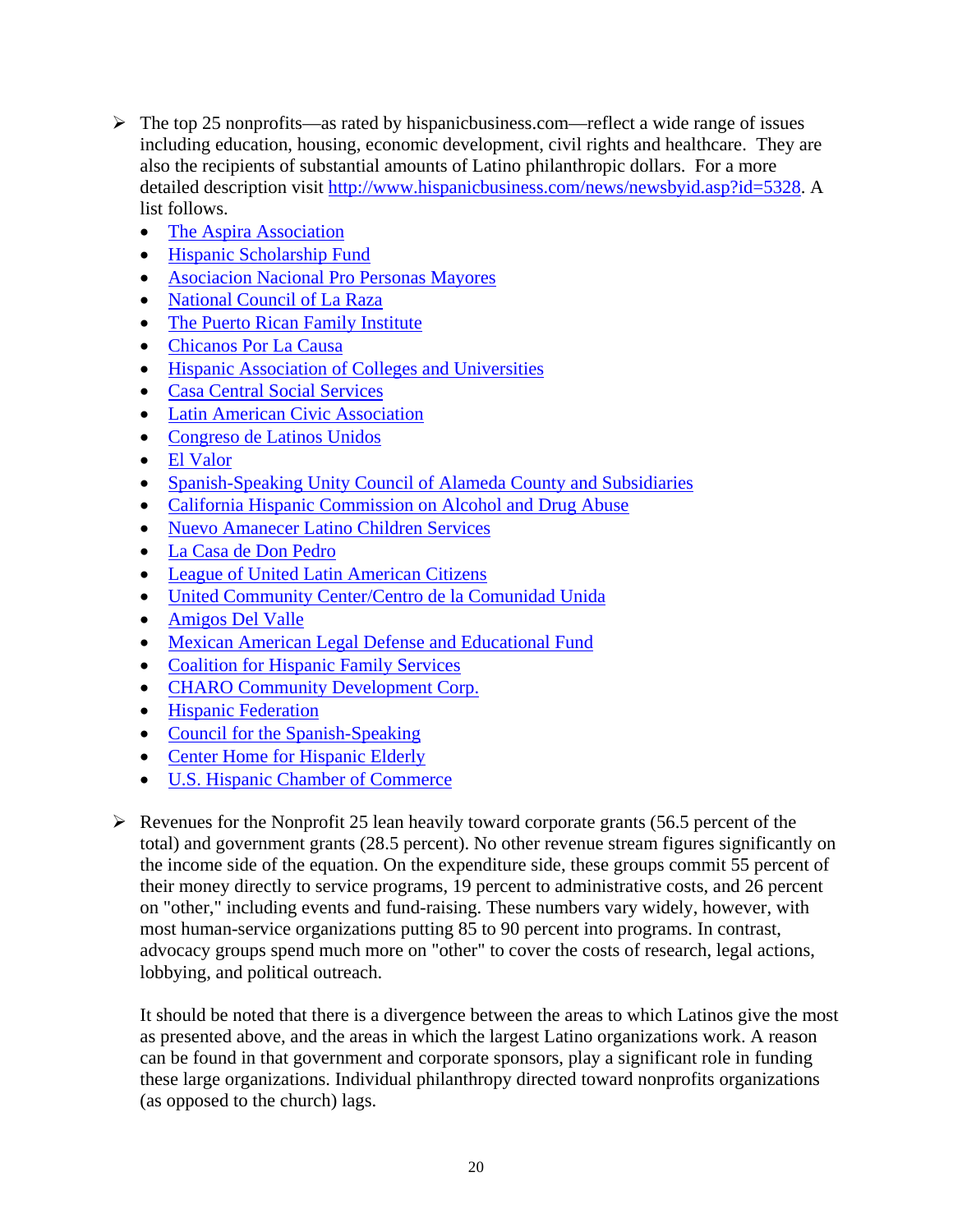$\triangleright$  Housing ranks as the most popular service, offered by 13 of the 25 nonprofits on the list. Next comes youth development (12 organizations), followed by education (10 groups) and employment and civil rights advocacy (nine organizations each). Health figures in the mission of seven nonprofits, while six each focus on economic development, mental health, and community recreation. [http://www.hispanicbusiness.com/news/newsbyid.asp?id=5328.](http://www.hispanicbusiness.com/news/newsbyid.asp?id=5328)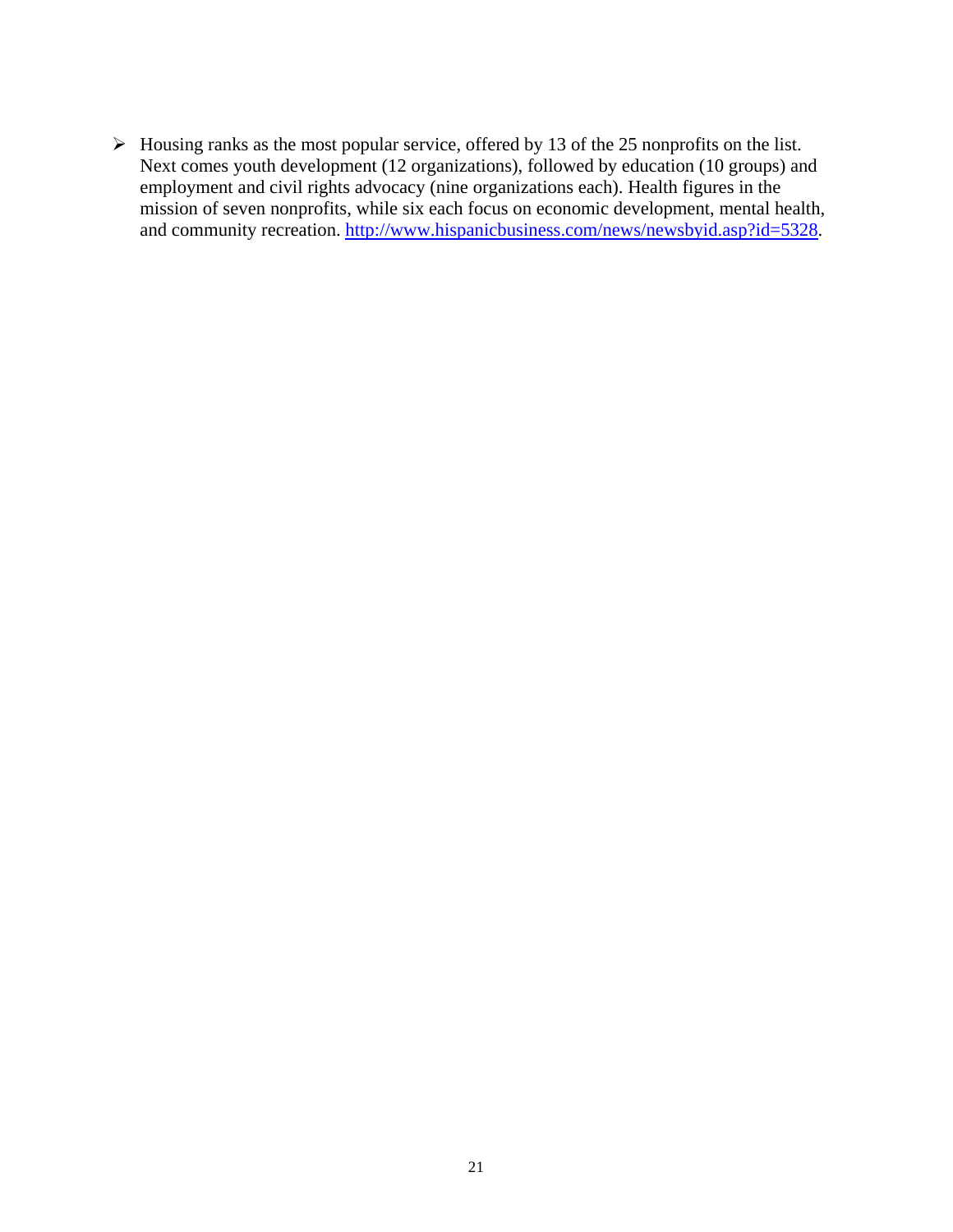# **Bibliography**

<span id="page-22-0"></span>Butterworth, Douglas and John K. Chance. 1981. Latin American Urbanization. Cambridge; New York: Cambridge University Press.

Camarillo, Albert. 1991. "Mexican-Americans and Nonprofit Organization: An Historical Overview." In Hispanics and the Nonprofit Sector, ed. Herman E. Gallegos and Michael O'Neill. New York: The Foundation Center.

Campoamor, Diana, William A. Diaz, and Henry A.J. Ramos. 1999. *Nuevos Senderos*: Reflections on Hispanics and Philanthropy. Houston: Arte Publico Press.

Carragher, James. 2002. "US-Cuba Relations: Recent Developments." Seminar at The Cuba Project/Bildner Center for Western Hemisphere Studies, The Graduate Center, City University of New York, February 22, 2002.

Cervantes, Alejandra. 2003. "Hometown Associations As Catalysts For The Development of Community Foundations: The Zacatecan Case." Center on Philanthropy and Civil Society, The Graduate Center, City University of New York, May 2003.

Claudio, Edwin. 1989. "Hispanic Americans and Philanthropy." *NSFRE Journal* (Autumn).

Cortes, Michael. "Latino Philanthropy: Some Unanswered Questions." Washington, DC. Paper presented at the Researchers Roundtable Seminar by the Council on Foundations.

\_\_\_\_.\_\_\_\_\_. 1995. "Three Strategic Questions About Latino Philanthropy." *New Directions for Philanthropic Fundraising* (Summer), vol. 8.

Davila, Arlene. 2001. Latinos Inc. The Marketing and Making of a People. California: University of California Press.

De la Garza, Rodolfo. Latino Subgroups and Their Attitudes Toward Philanthropy: A Comparison Among Them and With Non-Latinos. Austin: University of Texas at Austin.

Diaz, et. al. 2001. *Facts and Findings* (Fall), vol. 3, no. 3.

Duany, Jorge. 1994. Quisqueya on the Hudson: The Transnational Identity of Dominicans in Washington Heights. New York: CUNY Dominican Studies Institute.

Duran, Lisa. 2001. "Caring Communities for Each Other: Philanthropy in Communities of Color." *Grassroots Fundraising Journal*, vol. 20, no. 5.

Estrada, Leobardo. 1990. "Hispanic Evolution: As Their Giving Evolves, Many Hispanics Link Philanthropy to Personal Involvement in Civic Affairs." *Foundation News*, May/June, 34-36.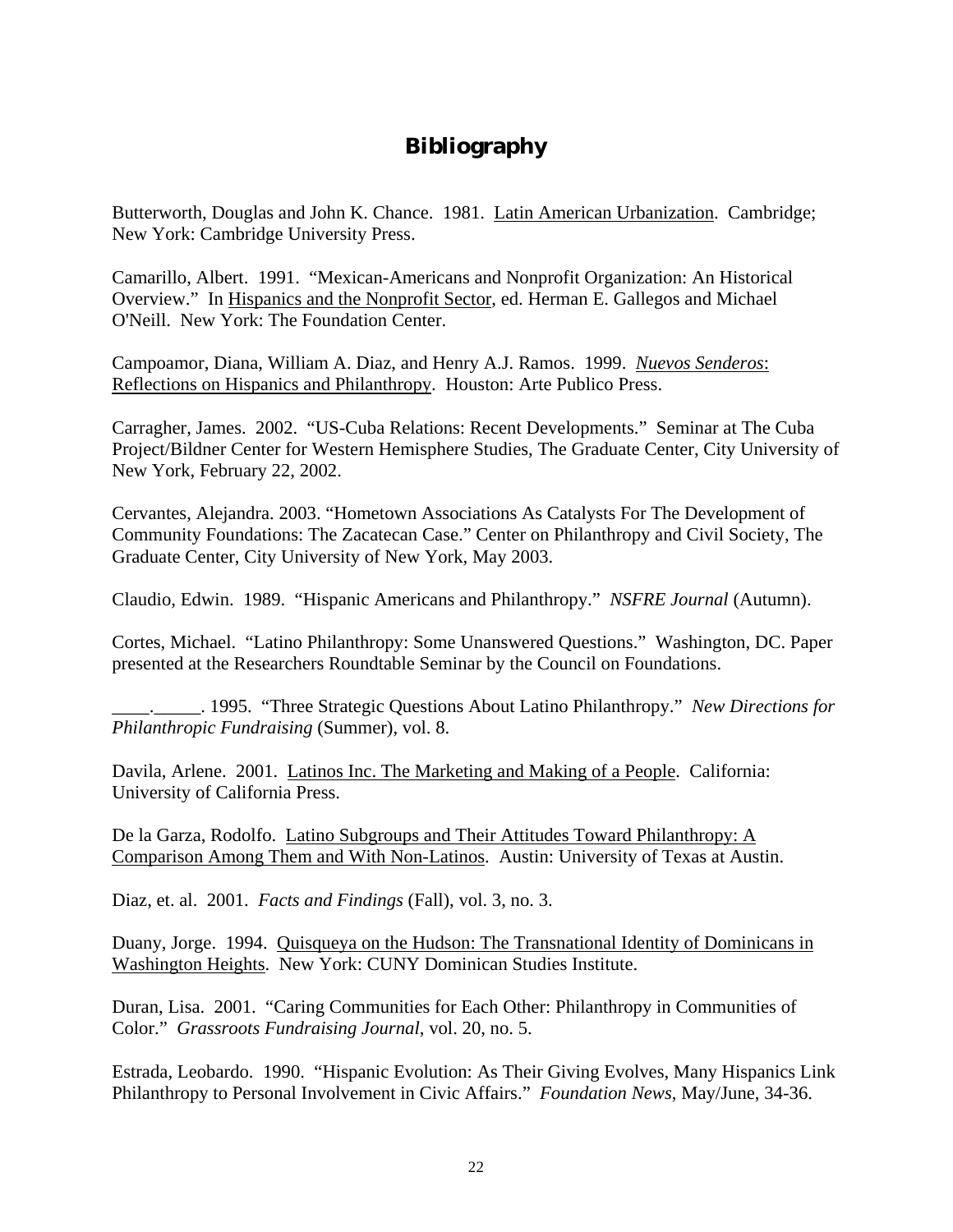Foner, Nancy, ed. 1987. New Immigrants in New York City. New York: Columbia University.

Garcia, Juan. 1996. Mexicans in the Midwest, 1900-1932. Tucson: The University of Arizona Press.

Gallegos, Herman E. and Michael O'Neill, ed. 1991. Hispanics and the Nonprofit Sector. New York: The Foundation Center.

Georges, Eugenia. 1990. The Making of a Transnational Community. New York: Columbia University Press.

Glazer, Nathan and Daniel Patrick Moynihan. 1963. Beyond the Melting Pot: The Negroes, Puerto Ricans, Jews, Italians, and Irish of New York City*.* Cambridge: Massachusetts Institute of Technology Press.

Gonzalez, Manuel. 1999. Mexicanos: A History of Mexicans in the United States. Bloomington: Indiana University Press.

Grasmuck, Sherri and Patricia R. Pessar. 1991. Between Two Islands. Berkeley: University of California Press.

Gurak, Douglas and Mary Kritz. 1982. "Dominican and Colombian Women in New York City: Household Structure and Employment Patterns." *Migration Today* 10, nos. 3-4, 14-21.

Hendricks, Glenn T. 1974. The Dominican Diaspora: From the Dominican Republic to New York City, Villagers in Transition. New York: Teachers College Press.

Hernandez, Ramona and Silvio Torres-Saillant. 1996. "Dominicans in New York: Men, Women and Prospects." In Latinos in New York: Communities in Transition, ed. Sherrie Baver and Gabriel Haslip-Viera. Notre Dame: University of Notre Dame Press.

Hewlitt, Nancy, A. 1987. "Mutual Aid or Charity: Two Approaches to Philanthropy in a Latin Community." In "Women and Philanthropy: Past, Present and Future." New York: Center for the Study of Philanthropy, The Graduate Center, The City University of New York.

Hodgkinson, Virginia A. and Michael Weitzman. 1992. "Giving and Volunteering In the United States." Findings from a national survey. Washington, D.C.: Independent Sector.

Marquez, Benjamin. 1993. LULAC: The Evolution of a Mexican American Political Organization. Austin: University of Texas Press.

Miller, Eugene. 1999. Latinos and the Development of Community: Philanthropy, Associations, and Advocacy. New York: Center for the Study of Philanthropy, The Graduate Center, The City University of New York.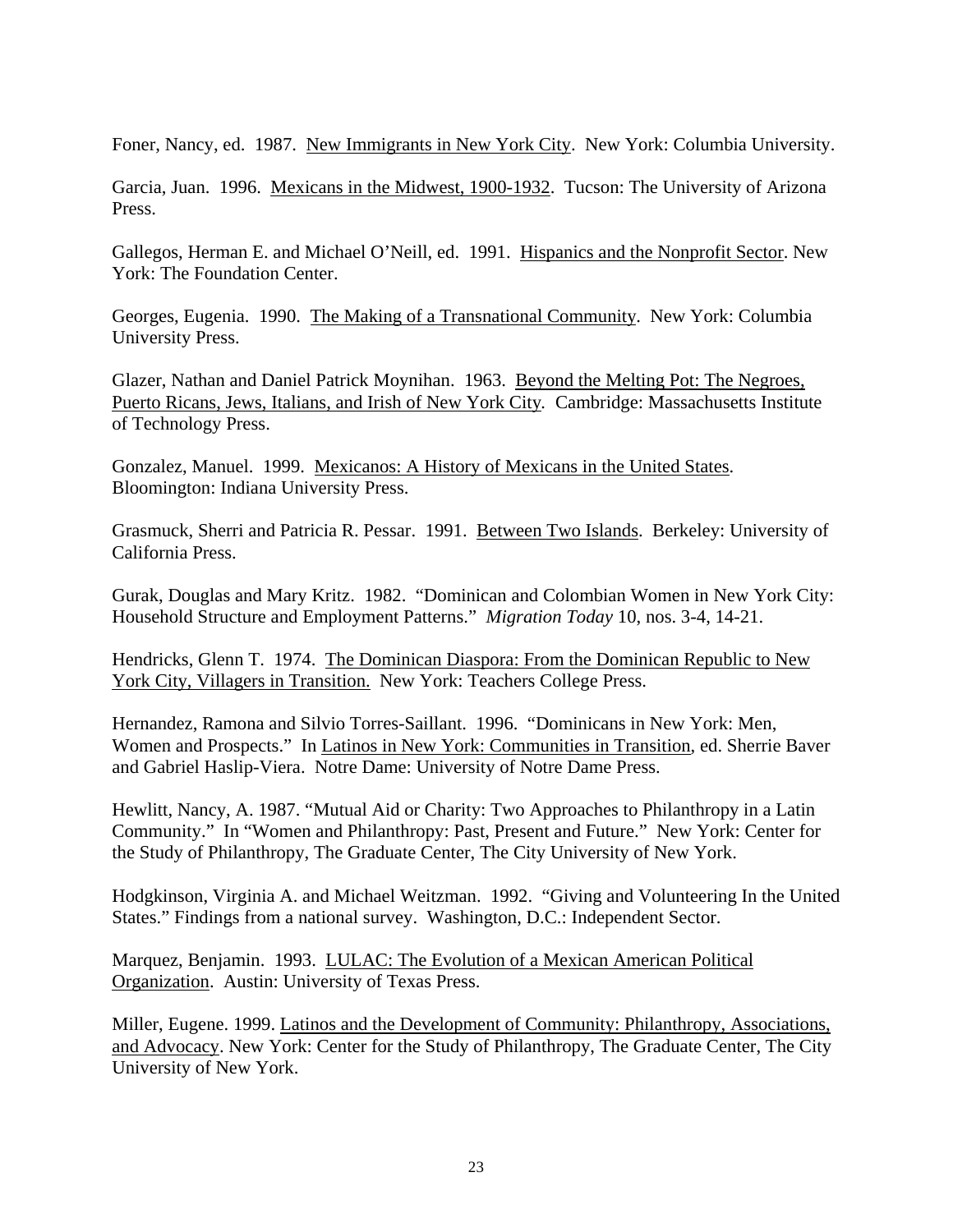Multilateral Investment Fund, Inter-American Development Bank, *Sending Money Home: An International Comparison of Remittance Markets* (February 2003).

Murguia, Ramon. 1995. "Latino Funds in the United States of America: A Review of Models for Philanthropic Resources." Paper presented at the Hispanics in Philanthropy's First International National Conference, Oct. 1-3.

Pessar, Patricia. 1995. A Visa for a Dream: Dominicans in the United States. Boston: Allyn and Bacon.

Portes, Alejandro and Robert L. Bach. 1987. Latin Journey: Cuban and Mexican Immigrants in the United States. Berkeley: University of California Press.

Pycior, Julie Leininger. 1996. "Sociedades Mutualistas." In The new handbook of Texas. Austin: Texas State Historical Association.

Ramos, Henry A.J. 1999. "Latino Philanthropy: Expanding US Models of Giving and Civic Participation." In Cultures of Caring: Philanthropy in Diverse American Communities. Washington, DC: Council on Foundations.

\_\_\_\_.\_\_\_\_\_. 1995. "Latino Nonprofit Leadership in California's Emerging Multicultural Society." Albuquerque, NM. Paper presented at the Hispanics in Philanthropy's First International National Conference.

Ramos and Kasper. 2000. "Building a Tradition of Latino Philanthropy: Hispanics as Donors, Grantees, Grantmakers, and Volunteers". Presented at "What's 'New' About Philanthropy?" Forum on Philanthropy, Public Policy and the Economy. At USC Nonprofit Studies Center, University of Southern California, January 19-20.

Ricourt, Milagros. 1998. "Patterns of Dominican Demography and Community Development in New York City." *Latino Studies Journal* 9, no. 3, Fall, 11-38.

Rivas-Vazquez, Ana Gloria. 1999. "New Pools of Latino Wealth: A Case Study of Donors and Potential Donors in US Hispanic/Latino Communities." In *Nuevos Senderos*: Reflections on Hispanics and Philanthropy, ed. Diana Campoamor, William A. Diaz, and Henry A.J. Ramos. Houston: Arte Publico Press.

Sassen-Koob, Saskia. 1979. "Formal and Informal Associations: Dominicans and Colombians in New York." *International Migration Review* 13, Summer, 314-332.

Sainz, Rudy. 1993. "Dominican Ethnic Associations: Classification and Service Delivery Roles in Washington Heights." Ph.D. dissertation, Columbia University.

Singer, Merrill, et al. 1991. "Puerto Rican Community Mobilizing in Response to the AIDS Crisis." *Human Organization* 50, Spring, 73-81.